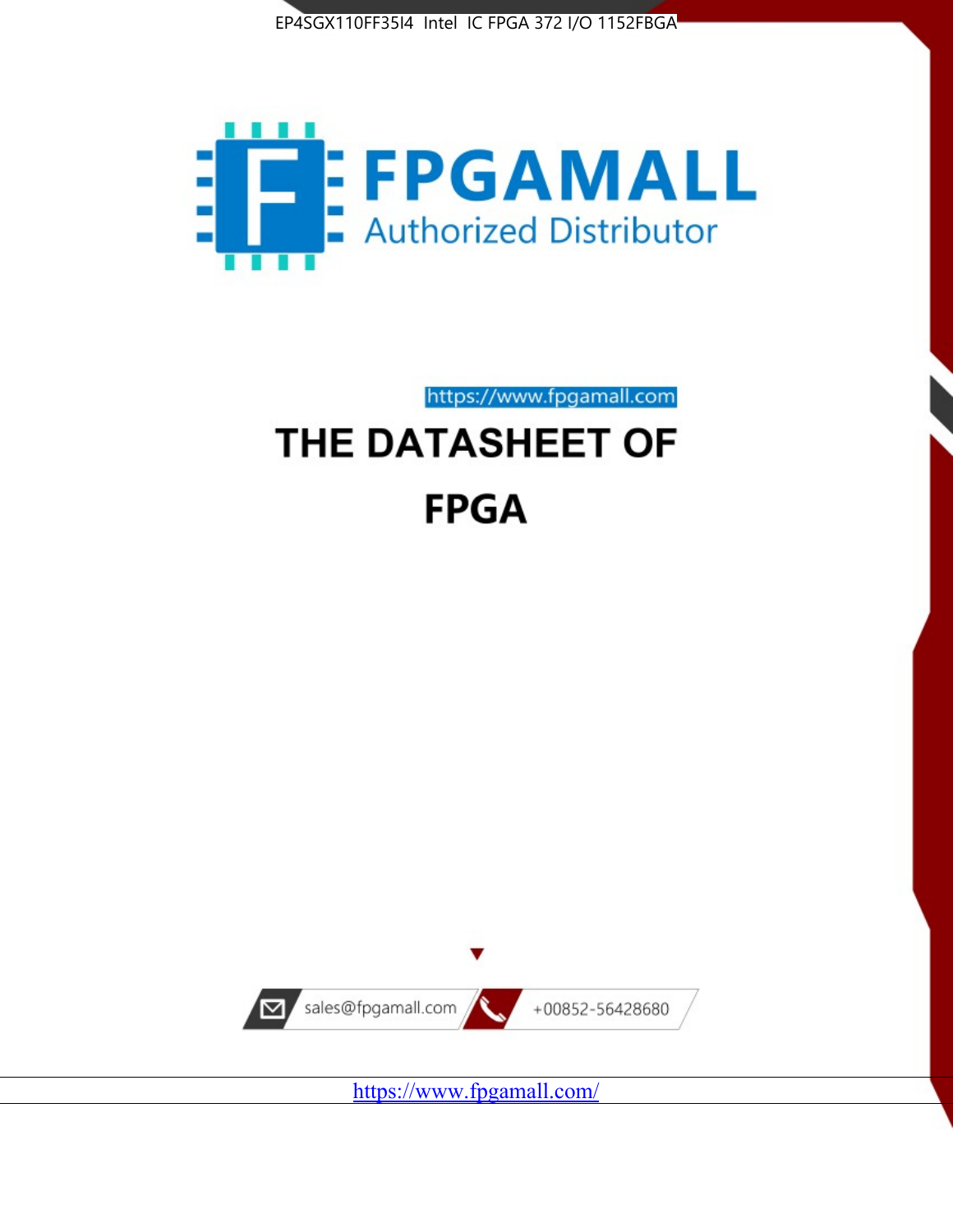EP4SGX110FF35I4 Intel IC FPGA 372 I/O 1152FBGA



# **1. Overview for the Stratix IV Device Family**

**SIV51001-3.5**

Altera® Stratix® IV FPGAs deliver a breakthrough level of system bandwidth and power efficiency for high-end applications, allowing you to innovate without compromise. Stratix IV FPGAs are based on the Taiwan Semiconductor Manufacturing Company (TSMC) 40-nm process technology and surpass all other high-end FPGAs, with the highest logic density, most transceivers, and lowest power requirements.

The Stratix IV device family contains three optimized variants to meet different application requirements:

- Stratix IV E (Enhanced) FPGAs—up to 813,050 logic elements (LEs), 33,294 kilobits (Kb) RAM, and 1,288 18 x 18 bit multipliers
- Stratix IV GX transceiver FPGAs—up to 531,200 LEs, 27,376 Kb RAM, 1,288 18 x 18-bit multipliers, and 48 full-duplex clock data recovery (CDR)-based transceivers at up to 8.5 Gbps
- Stratix IV GT—up to 531,200 LEs, 27,376 Kb RAM, 1,288 18 x 18-bit multipliers, and 48 full-duplex CDR-based transceivers at up to 11.3 Gbps

The complete Altera high-end solution includes the lowest risk, lowest total cost path to volume using HardCopy® IV ASICs for all the family variants, a comprehensive portfolio of application solutions customized for end-markets, and the industry leading Quartus® II software to increase productivity and performance.

f For information about upcoming Stratix IV device features, refer to the *[Upcoming](http://www.altera.com/literature/hb/stratix-iv/uf01001.pdf?GSA_pos=2&WT.oss_r=1&WT.oss=upcoming)  [Stratix IV Device Features](http://www.altera.com/literature/hb/stratix-iv/uf01001.pdf?GSA_pos=2&WT.oss_r=1&WT.oss=upcoming)* document.

f For information about changes to the currently published *Stratix IV Device Handbook*, refer to the *[Addendum to the Stratix IV Device Handbook](http://www.altera.com/literature/hb/stratix-iv/stx4_siv54002.pdf)* chapter.

This chapter contains the following sections:

- "Feature Summary" on page 1–2
- "Architecture Features" on page 1–6
- "Integrated Software Platform" on page 1–19
- "Ordering Information" on page 1–19

@2016 Altera Corporation. All rights reserved. ALTERA, ARRIA, CYCLONE, HARDCOPY, MAX, MEGACORE, NIOS, QUARTUS and STRATIX words and logos are trademarks of Altera Corporation and registered in the U.S. Patent and Trademark



Stratix IV Device Handbook Volume 1 January 2016

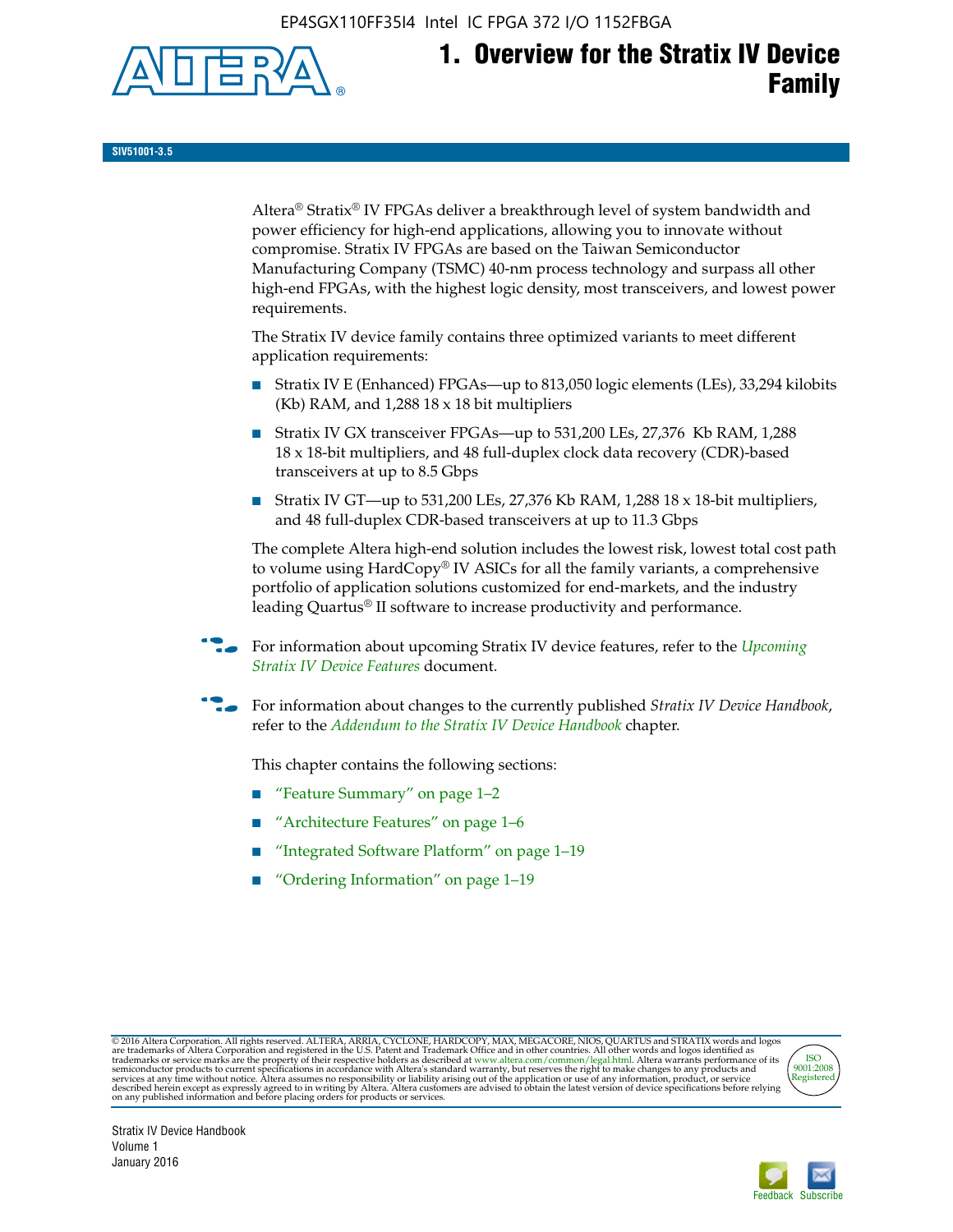## **Feature Summary**

The following list summarizes the Stratix IV device family features:

- Up to 48 full-duplex CDR-based transceivers in Stratix IV GX and GT devices supporting data rates up to 8.5 Gbps and 11.3 Gbps, respectively
- Dedicated circuitry to support physical layer functionality for popular serial protocols, such as PCI Express (PCIe) (PIPE) Gen1 and Gen2, Gbps Ethernet (GbE), Serial RapidIO, SONET/SDH, XAUI/HiGig, (OIF) CEI-6G, SD/HD/3G-SDI, Fibre Channel, SFI-5, and Interlaken
- Complete PCIe protocol solution with embedded PCIe hard IP blocks that implement PHY-MAC layer, Data Link layer, and Transaction layer functionality

**For more information, refer to the** *[IP Compiler for PCI Express User Guide](http://www.altera.com/literature/ug/ug_pci_express.pdf)***.** 

- Programmable transmitter pre-emphasis and receiver equalization circuitry to compensate for frequency-dependent losses in the physical medium
- Typical physical medium attachment (PMA) power consumption of 100 mW at 3.125 Gbps and 135 mW at 6.375 Gbps per channel
- 72,600 to 813,050 equivalent LEs per device
- 7,370 to 33,294 Kb of enhanced TriMatrix memory consisting of three RAM block sizes to implement true dual-port memory and FIFO buffers
- High-speed digital signal processing (DSP) blocks configurable as 9 x 9-bit,  $12 \times 12$ -bit,  $18 \times 18$ -bit, and  $36 \times 36$ -bit full-precision multipliers at up to 600 MHz
- Up to 16 global clocks (GCLK), 88 regional clocks (RCLK), and 132 periphery clocks (PCLK) per device
- Programmable power technology that minimizes power while maximizing device performance
- Up to 1,120 user I/O pins arranged in 24 modular I/O banks that support a wide range of single-ended and differential I/O standards
- Support for high-speed external memory interfaces including DDR, DDR2, DDR3 SDRAM, RLDRAM II, QDR II, and QDR II+ SRAM on up to 24 modular I/O banks
- High-speed LVDS I/O support with serializer/deserializer (SERDES), dynamic phase alignment (DPA), and soft-CDR circuitry at data rates up to 1.6 Gbps
- Support for source-synchronous bus standards, including SGMII, GbE, SPI-4 Phase 2 (POS-PHY Level 4), SFI-4.1, XSBI, UTOPIA IV, NPSI, and CSIX-L1
- Pinouts for Stratix IV E devices designed to allow migration of designs from Stratix III to Stratix IV E with minimal PCB impact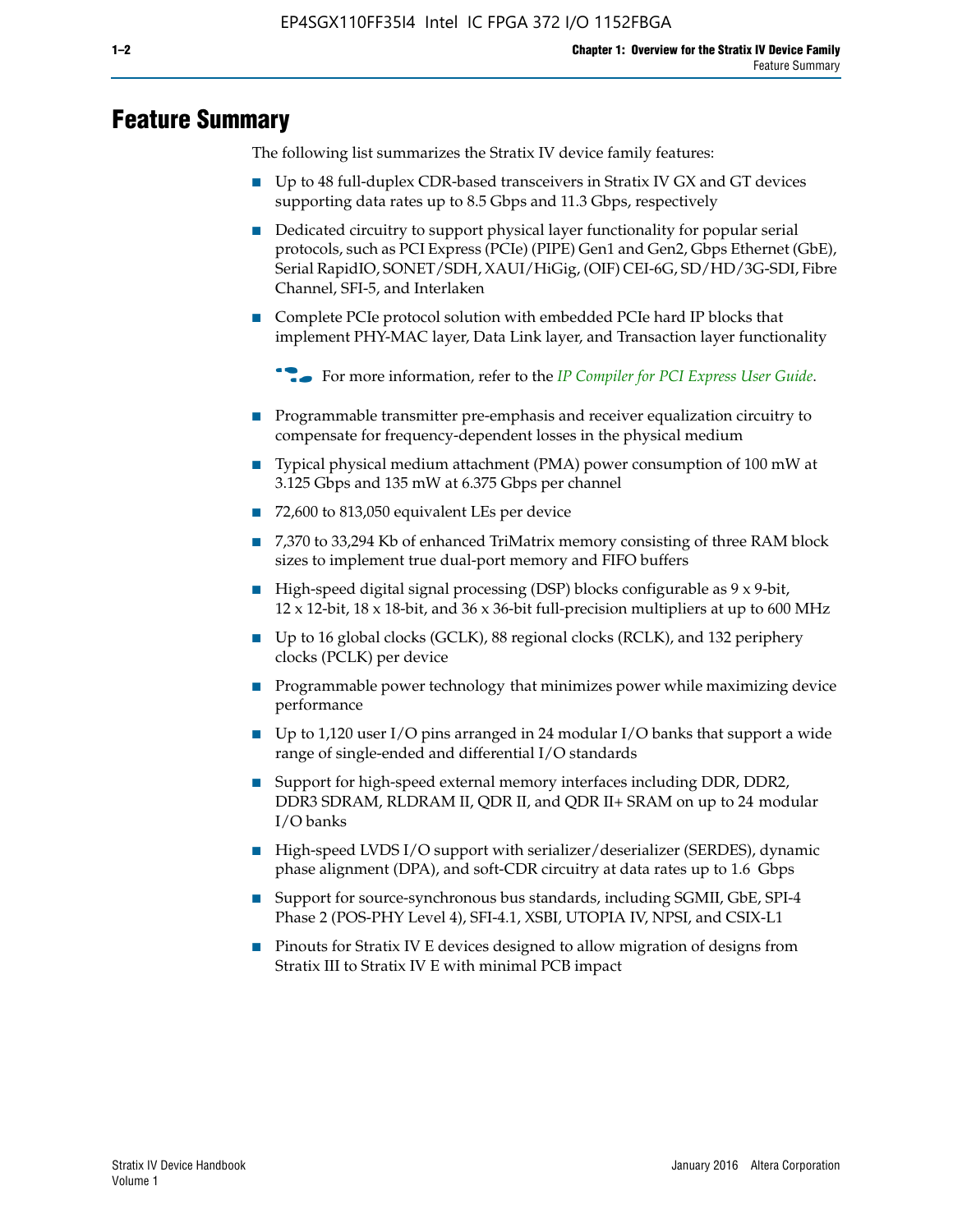## **Stratix IV GX Devices**

Stratix IV GX devices provide up to 48 full-duplex CDR-based transceiver channels per device:

- Thirty-two out of the 48 transceiver channels have dedicated physical coding sublayer (PCS) and physical medium attachment (PMA) circuitry and support data rates between 600 Mbps and 8.5 Gbps
- The remaining 16 transceiver channels have dedicated PMA-only circuitry and support data rates between 600 Mbps and 6.5 Gbps
- **1 The actual number of transceiver channels per device varies with device selection. For** more information about the exact transceiver count in each device, refer to Table 1–1 on page 1–11.
- 1 For more information about transceiver architecture, refer to the *[Transceiver](http://www.altera.com/literature/hb/stratix-iv/stx4_siv52001.pdf)  [Architecture in Stratix IV Devices](http://www.altera.com/literature/hb/stratix-iv/stx4_siv52001.pdf)* chapter.

Figure 1–1 shows a high-level Stratix IV GX chip view.

#### **Figure 1–1. Stratix IV GX Chip View** *(1)*



#### **Note to Figure 1–1:**

(1) Resource counts vary with device selection, package selection, or both.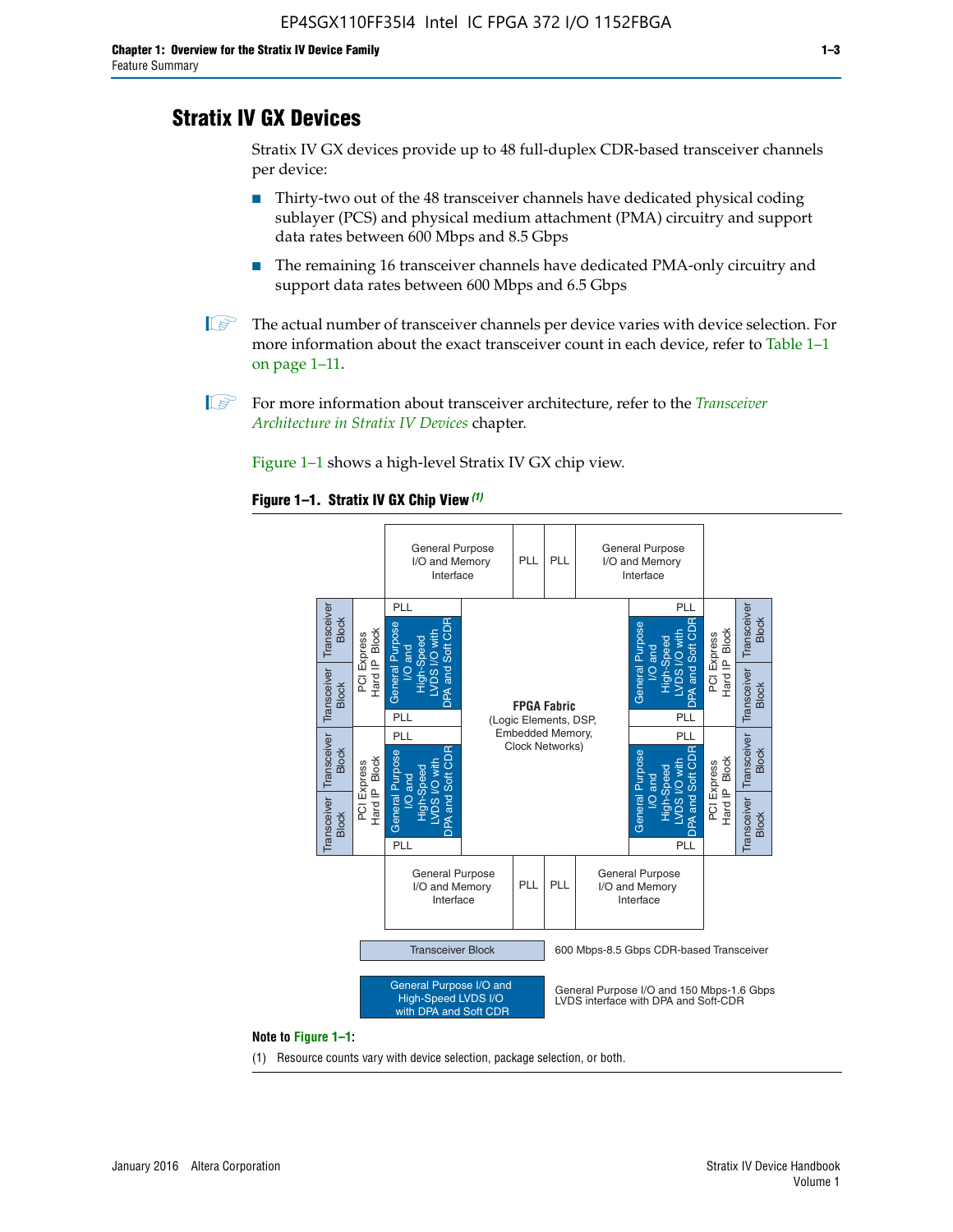## **Stratix IV E Device**

Stratix IV E devices provide an excellent solution for applications that do not require high-speed CDR-based transceivers, but are logic, user I/O, or memory intensive.

Figure 1–2 shows a high-level Stratix IV E chip view.





#### **Note to Figure 1–2:**

(1) Resource counts vary with device selection, package selection, or both.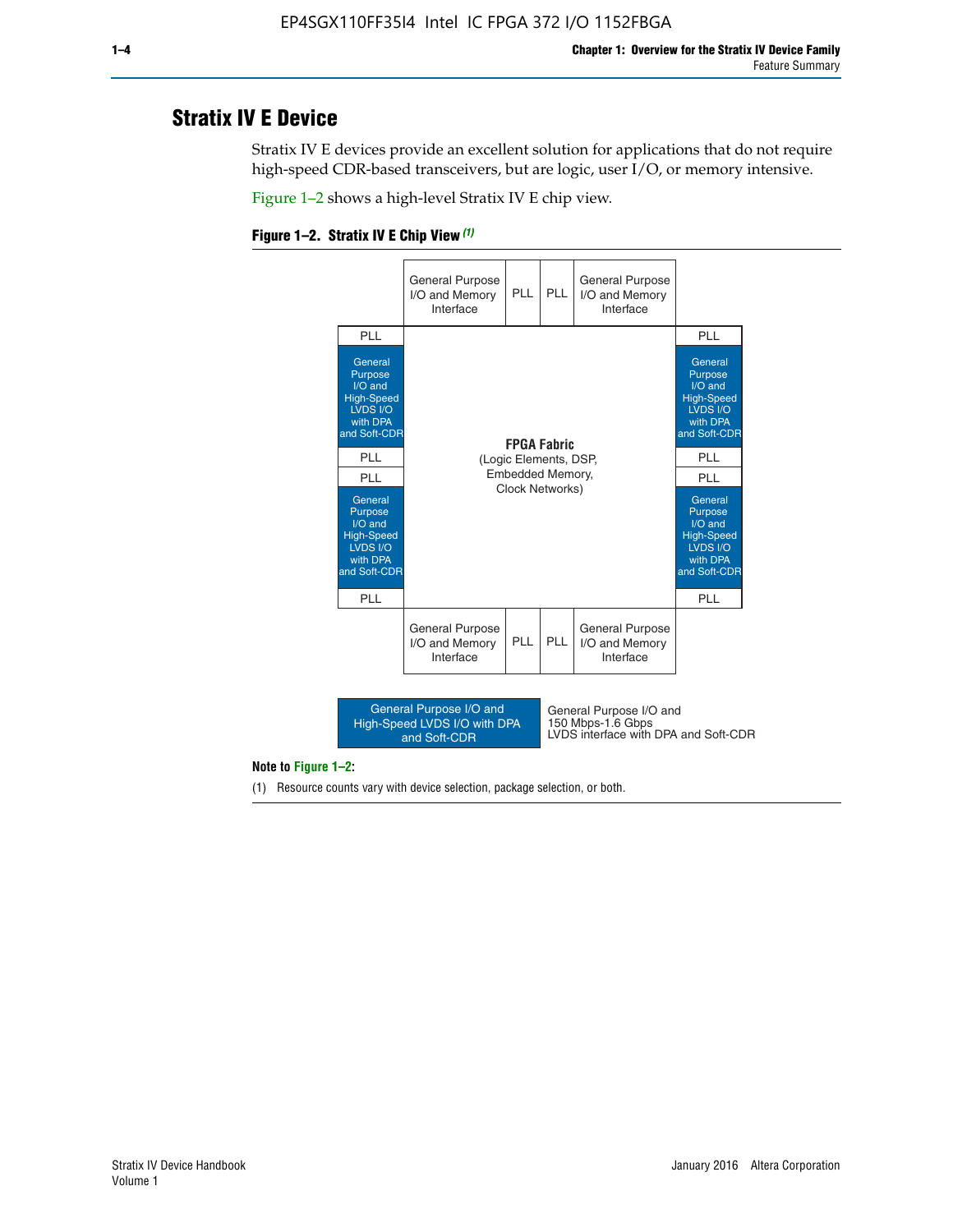## **Stratix IV GT Devices**

Stratix IV GT devices provide up to 48 CDR-based transceiver channels per device:

- Thirty-two out of the 48 transceiver channels have dedicated PCS and PMA circuitry and support data rates between 600 Mbps and 11.3 Gbps
- The remaining 16 transceiver channels have dedicated PMA-only circuitry and support data rates between 600 Mbps and 6.5 Gbps
- **1** The actual number of transceiver channels per device varies with device selection. For more information about the exact transceiver count in each device, refer to Table 1–7 on page 1–16.
- $\mathbb{I}$  For more information about Stratix IV GT devices and transceiver architecture, refer to the *[Transceiver Architecture in Stratix IV Devices](http://www.altera.com/literature/hb/stratix-iv/stx4_siv52001.pdf)* chapter.

Figure 1–3 shows a high-level Stratix IV GT chip view.

#### **Figure 1–3. Stratix IV GT Chip View** *(1)*



(1) Resource counts vary with device selection, package selection, or both.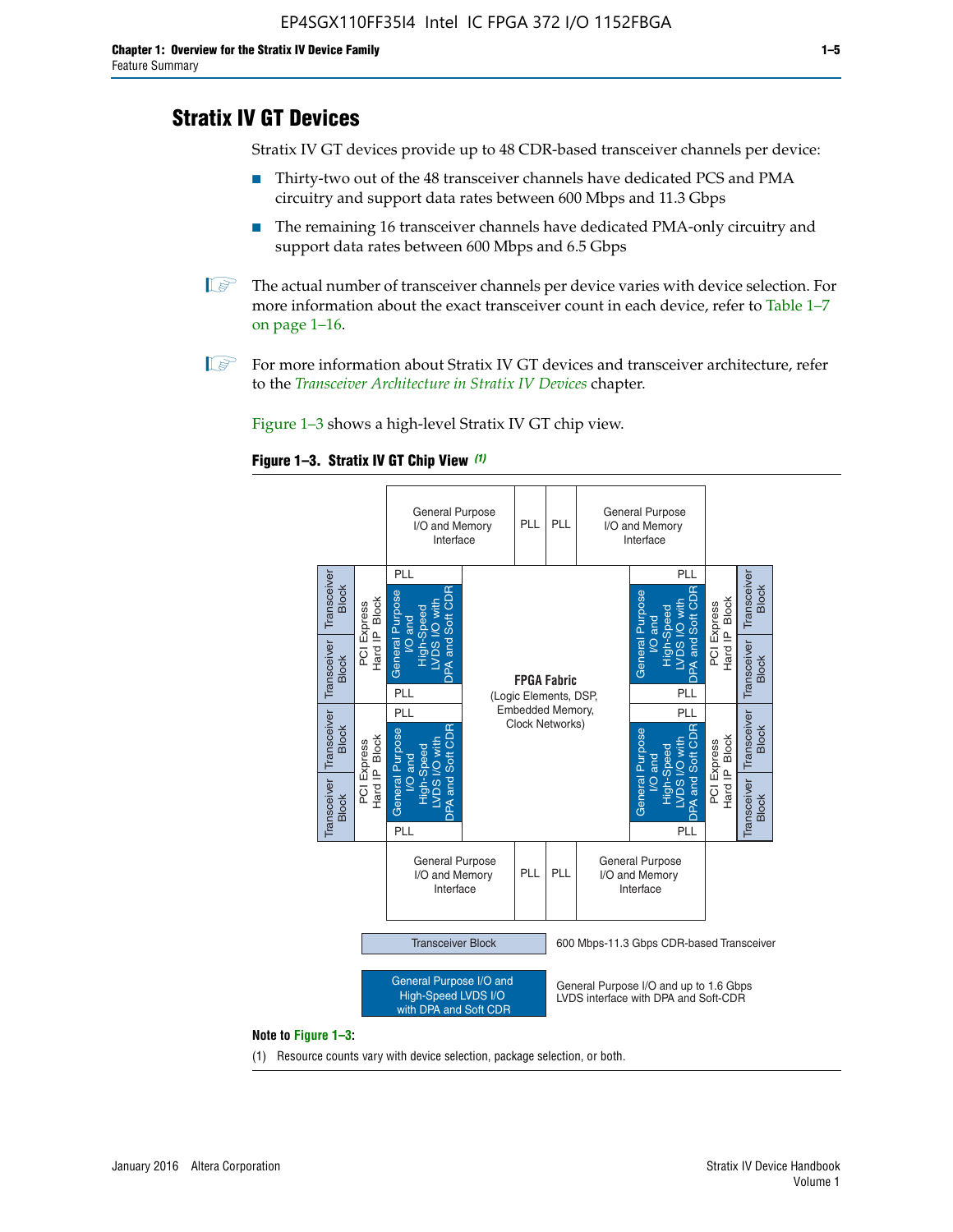## **Architecture Features**

The Stratix IV device family features are divided into high-speed transceiver features and FPGA fabric and I/O features.

 $\mathbb{I}$  The high-speed transceiver features apply only to Stratix IV GX and Stratix IV GT devices.

## **High-Speed Transceiver Features**

The following sections describe high-speed transceiver features for Stratix IV GX and GT devices.

## **Highest Aggregate Data Bandwidth**

Up to 48 full-duplex transceiver channels supporting data rates up to 8.5 Gbps in Stratix IV GX devices and up to 11.3 Gbps in Stratix IV GT devices.

## **Wide Range of Protocol Support**

Physical layer support for the following serial protocols:

- Stratix IV GX—PCIe Gen1 and Gen2, GbE, Serial RapidIO, SONET/SDH, XAUI/HiGig, (OIF) CEI-6G, SD/HD/3G-SDI, Fibre Channel, SFI-5, GPON, SAS/SATA, HyperTransport 1.0 and 3.0, and Interlaken
- Stratix IV GT—40G/100G Ethernet, SFI-S, Interlaken, SFI-5.1, Serial RapidIO, SONET/SDH, XAUI/HiGig, (OIF) CEI-6G, 3G-SDI, and Fibre Channel
- Extremely flexible and easy-to-configure transceiver data path to implement proprietary protocols
- PCIe Support
	- Complete PCIe Gen1 and Gen2 protocol stack solution compliant to PCI Express base specification 2.0 that includes PHY-MAC, Data Link, and transaction layer circuitry embedded in PCI Express hard IP blocks
	- **For more information, refer to the [PCI Express Compiler User Guide](http://www.altera.com/literature/ug/ug_pci_express.pdf).**
	- Root complex and end-point applications
	- $x1, x4,$  and  $x8$  lane configurations
	- PIPE 2.0-compliant interface
	- Embedded circuitry to switch between Gen1 and Gen2 data rates
	- Built-in circuitry for electrical idle generation and detection, receiver detect, power state transitions, lane reversal, and polarity inversion
	- 8B/10B encoder and decoder, receiver synchronization state machine, and ± 300 parts per million (ppm) clock compensation circuitry
	- Transaction layer support for up to two virtual channels (VCs)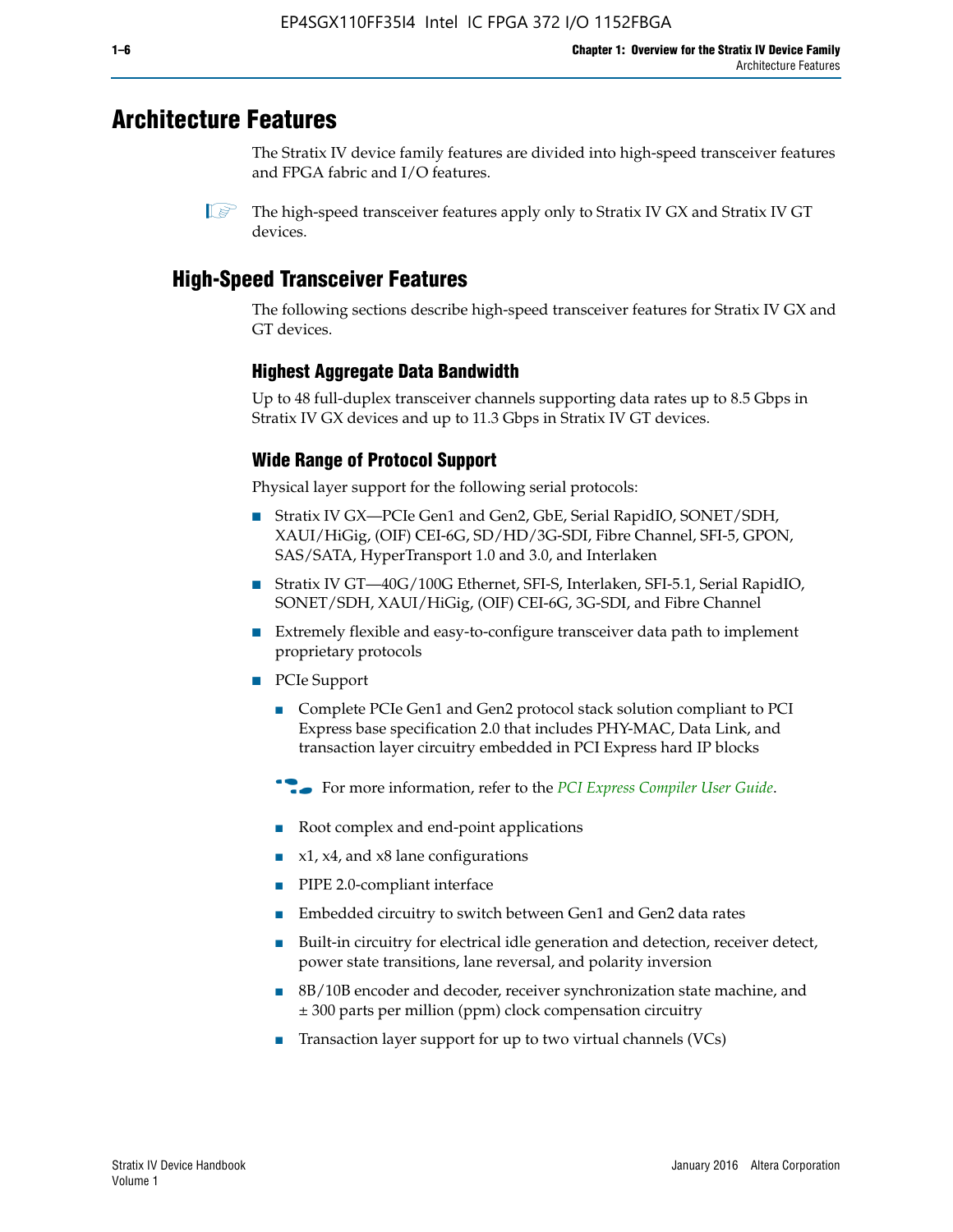- Compliant to IEEE802.3ae specification
- **■** Embedded state machine circuitry to convert XGMII idle code groups  $(|11|)$ to and from idle ordered sets  $(|A|, |K|, |R|)$  at the transmitter and receiver, respectively
- 8B/10B encoder and decoder, receiver synchronization state machine, lane deskew, and  $\pm 100$  ppm clock compensation circuitry
- GbE Support
	- Compliant to IEEE802.3-2005 specification
	- Automatic idle ordered set  $(111/112/1)$  generation at the transmitter, depending on the current running disparity
	- 8B/10B encoder and decoder, receiver synchronization state machine, and ± 100 ppm clock compensation circuitry
- Support for other protocol features such as MSB-to-LSB transmission in SONET/SDH configuration and spread-spectrum clocking in PCIe configurations

#### **Diagnostic Features**

- Serial loopback from the transmitter serializer to the receiver CDR for transceiver PCS and PMA diagnostics
- Reverse serial loopback pre- and post-CDR to transmitter buffer for physical link diagnostics
- Loopback master and slave capability in PCI Express hard IP blocks
- **For more information, refer to the** *[PCI Express Compiler User Guide](http://www.altera.com/literature/ug/ug_pci_express.pdf)***.**

#### **Signal Integrity**

Stratix IV devices simplify the challenge of signal integrity through a number of chip, package, and board-level enhancements to enable efficient high-speed data transfer into and out of the device. These enhancements include:

- Programmable 3-tap transmitter pre-emphasis with up to 8,192 pre-emphasis levels to compensate for pre-cursor and post-cursor inter-symbol interference (ISI)
- Up to 900% boost capability on the first pre-emphasis post-tap
- User-controlled and adaptive 4-stage receiver equalization with up to 16 dB of high-frequency gain
- On-die power supply regulators for transmitter and receiver phase-locked loop (PLL) charge pump and voltage controlled oscillator (VCO) for superior noise immunity
- On-package and on-chip power supply decoupling to satisfy transient current requirements at higher frequencies, thereby reducing the need for on-board decoupling capacitors
- Calibration circuitry for transmitter and receiver on-chip termination (OCT) resistors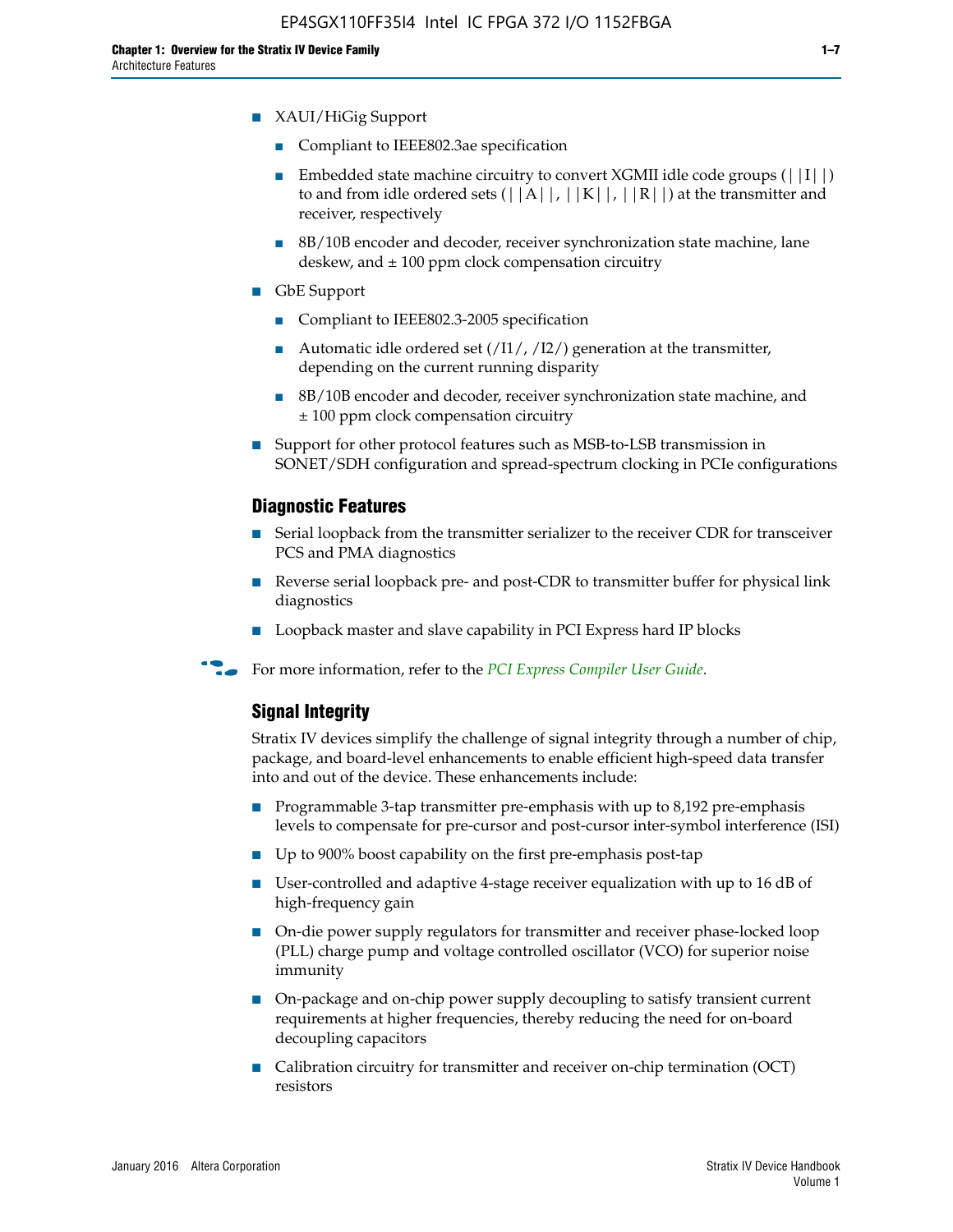## **FPGA Fabric and I/O Features**

The following sections describe the Stratix IV FPGA fabric and I/O features.

## **Device Core Features**

- Up to 531,200 LEs in Stratix IV GX and GT devices and up to 813,050 LEs in Stratix IV E devices, efficiently packed in unique and innovative adaptive logic modules (ALMs)
- Ten ALMs per logic array block (LAB) deliver faster performance, improved logic utilization, and optimized routing
- Programmable power technology, including a variety of process, circuit, and architecture optimizations and innovations
- Programmable power technology available to select power-driven compilation options for reduced static power consumption

#### **Embedded Memory**

- TriMatrix embedded memory architecture provides three different memory block sizes to efficiently address the needs of diversified FPGA designs:
	- 640-bit MLAB
	- 9-Kb M9K
	- 144-Kb M144K
- Up to 33,294 Kb of embedded memory operating at up to 600 MHz
- Each memory block is independently configurable to be a single- or dual-port RAM, FIFO, ROM, or shift register

## **Digital Signal Processing (DSP) Blocks**

- Flexible DSP blocks configurable as  $9 \times 9$ -bit,  $12 \times 12$ -bit,  $18 \times 18$ -bit, and  $36 \times 36$ -bit full-precision multipliers at up to 600 MHz with rounding and saturation capabilities
- Faster operation due to fully pipelined architecture and built-in addition, subtraction, and accumulation units to combine multiplication results
- Optimally designed to support advanced features such as adaptive filtering, barrel shifters, and finite and infinite impulse response (FIR and IIR) filters

#### **Clock Networks**

- Up to 16 global clocks and 88 regional clocks optimally routed to meet the maximum performance of 800 MHz
- Up to 112 and 132 periphery clocks in Stratix IV GX and Stratix IV E devices, respectively
- Up to 66 (16 GCLK + 22 RCLK + 28 PCLK) clock networks per device quadrant in Stratix IV GX and Stratix IV GT devices
- Up to 71 (16 GCLK + 22 RCLK + 33 PCLK) clock networks per device quadrant in Stratix IV E devices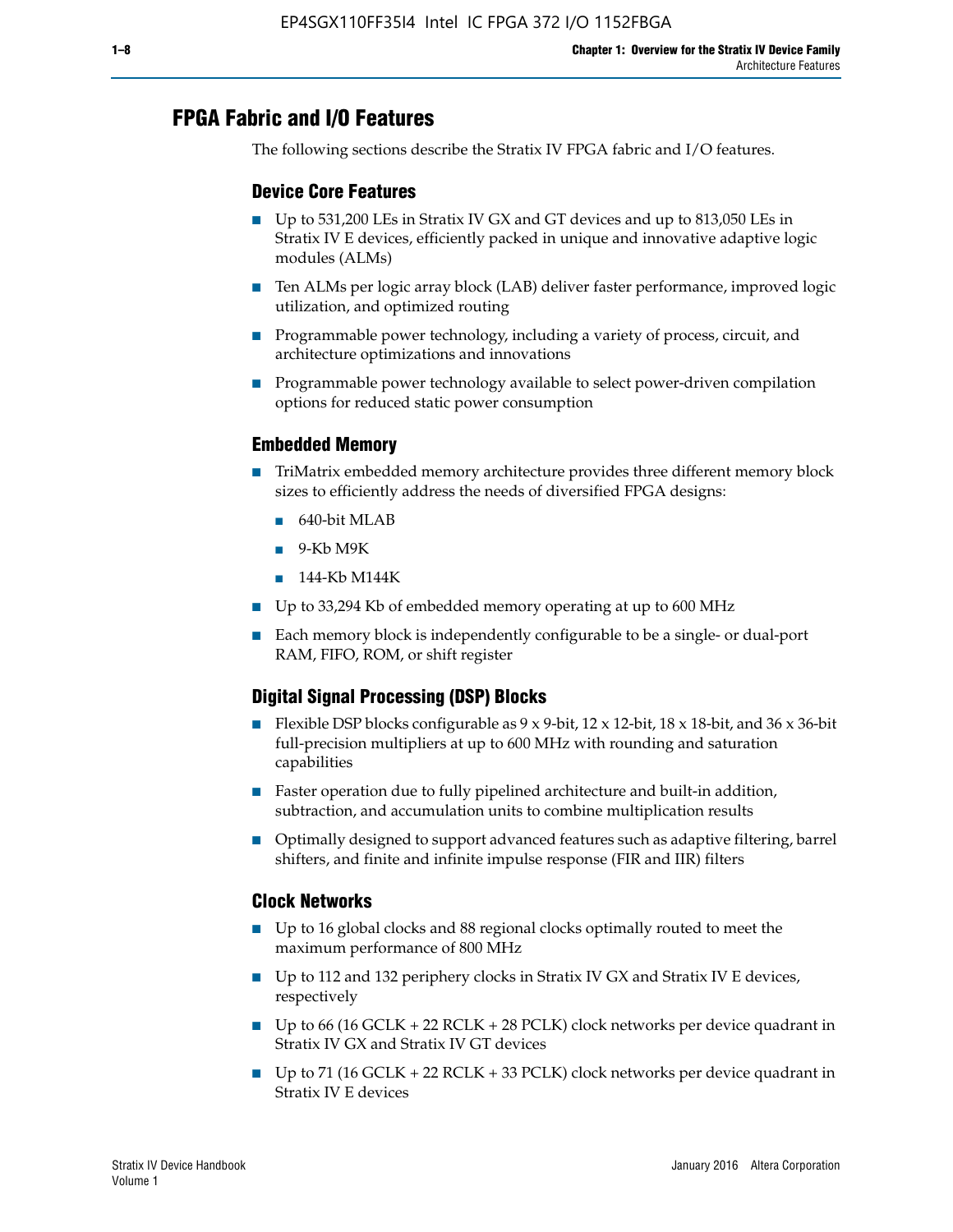## **PLLs**

- Three to 12 PLLs per device supporting spread-spectrum input tracking, programmable bandwidth, clock switchover, dynamic reconfiguration, and delay compensation
- On-chip PLL power supply regulators to minimize noise coupling

### **I/O Features**

- Sixteen to 24 modular I/O banks per device with 24 to 48 I/Os per bank designed and packaged for optimal simultaneous switching noise (SSN) performance and migration capability
- Support for a wide range of industry I/O standards, including single-ended (LVTTL/CMOS/PCI/PCIX), differential (LVDS/mini-LVDS/RSDS), voltage-referenced single-ended and differential (SSTL/HSTL Class I/II) I/O standards
- **O**n-chip series  $(R_S)$  and on-chip parallel  $(R_T)$  termination with auto-calibration for single-ended I/Os and on-chip differential  $(R_D)$  termination for differential I/Os
- Programmable output drive strength, slew rate control, bus hold, and weak pull-up capability for single-ended I/Os
- User I/O:GND: $V_{CC}$  ratio of 8:1:1 to reduce loop inductance in the package—PCB interface
- **■** Programmable transmitter differential output voltage ( $V_{OD}$ ) and pre-emphasis for high-speed LVDS I/O

#### **High-Speed Differential I/O with DPA and Soft-CDR**

- Dedicated circuitry on the left and right sides of the device to support differential links at data rates from 150 Mbps to 1.6 Gbps
- Up to 98 differential SERDES in Stratix IV GX devices, up to 132 differential SERDES in Stratix IV E devices, and up to 47 differential SERDES in Stratix IV GT devices
- DPA circuitry at the receiver automatically compensates for channel-to-channel and channel-to-clock skew in source synchronous interfaces
- Soft-CDR circuitry at the receiver allows implementation of asynchronous serial interfaces with embedded clocks at up to 1.6 Gbps data rate (SGMII and GbE)

#### **External Memory Interfaces**

- Support for existing and emerging memory interface standards such as DDR SDRAM, DDR2 SDRAM, DDR3 SDRAM, QDRII SRAM, QDRII+ SRAM, and RLDRAM II
- DDR3 up to 1,067 Mbps/533 MHz
- Programmable DQ group widths of 4 to 36 bits (includes parity bits)
- Dynamic OCT, trace mismatch compensation, read-write leveling, and half-rate register capabilities provide a robust external memory interface solution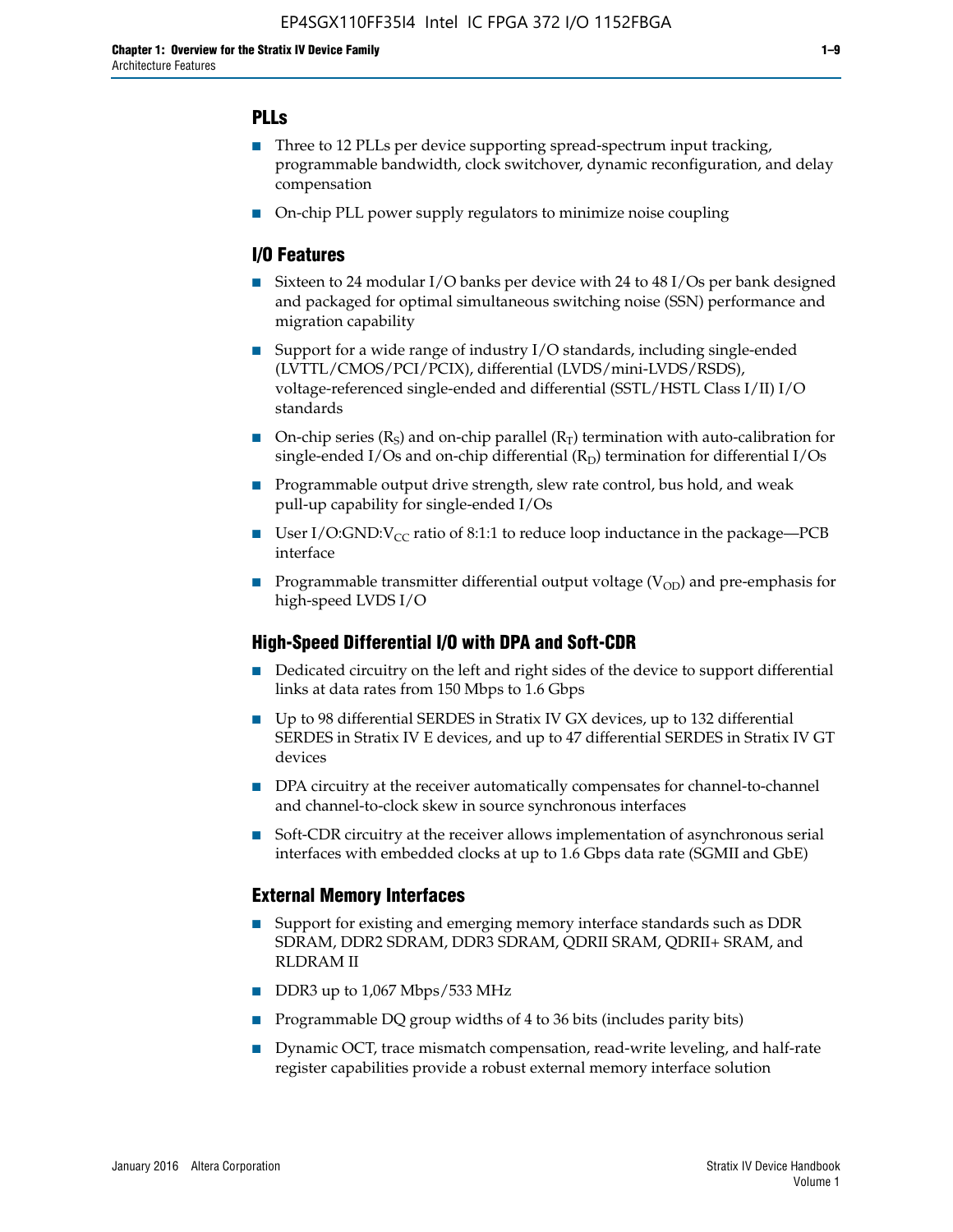## **System Integration**

- All Stratix IV devices support hot socketing
- Four configuration modes:
	- Passive Serial (PS)
	- Fast Passive Parallel (FPP)
	- Fast Active Serial (FAS)
	- JTAG configuration
- Ability to perform remote system upgrades
- 256-bit advanced encryption standard (AES) encryption of configuration bits protects your design against copying, reverse engineering, and tampering
- Built-in soft error detection for configuration RAM cells
- For more information about how to connect the PLL, external memory interfaces,  $I/O$ , high-speed differential I/O, power, and the JTAG pins to PCB, refer to the *[Stratix IV GX and Stratix IV E Device Family Pin Connection Guidelines](http://www.altera.com/literature/dp/stratix4/PCG-01005.pdf)* and the *[Stratix IV GT Device Family Pin Connection Guidelines](http://www.altera.com/literature/dp/stratix4/PCG-01006.pdf)*.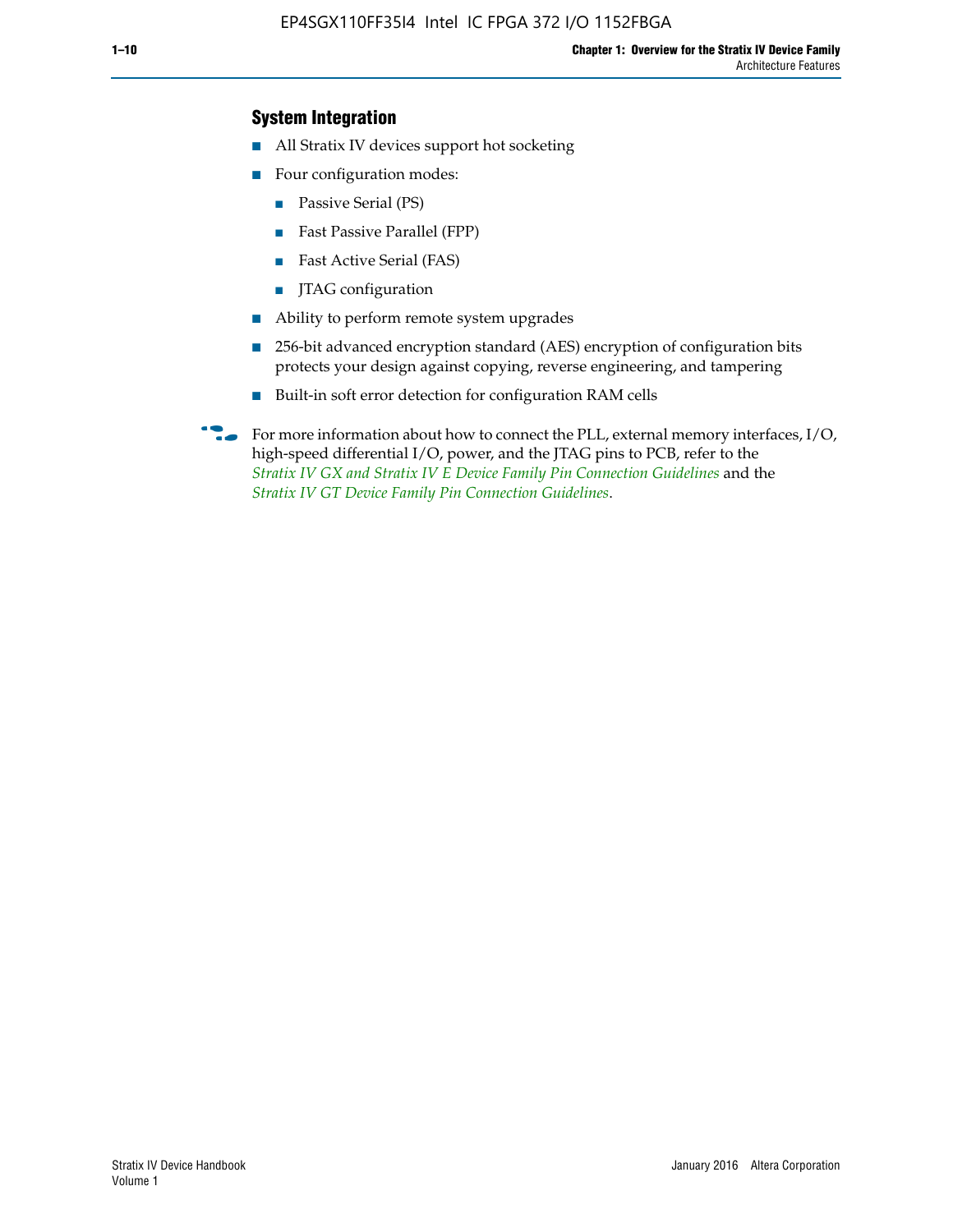#### Table 1–1 lists the Stratix IV GX device features.

## **Table 1–1. Stratix IV GX Device Features (Part 1 of 2)**

| <b>Feature</b>                                                       | <b>EP4SGX70</b>          |                |                                  | <b>EP4SGX110</b> |                   |                                | <b>EP4SGX180</b>                |                |       |                          | <b>EP4SGX230</b>  |                |                         |                                 |                               | <b>EP4SGX290</b> |       |       |       |                                 |                |                | <b>EP4SGX360</b> |                |       | <b>EP4SGX530</b> |         |  |
|----------------------------------------------------------------------|--------------------------|----------------|----------------------------------|------------------|-------------------|--------------------------------|---------------------------------|----------------|-------|--------------------------|-------------------|----------------|-------------------------|---------------------------------|-------------------------------|------------------|-------|-------|-------|---------------------------------|----------------|----------------|------------------|----------------|-------|------------------|---------|--|
| <b>Package</b><br><b>Option</b>                                      | F780                     | F1152          | F780                             | F1152            |                   | F780                           | F1152                           |                | F1517 | F780                     | F1152             |                | F1517                   | F780                            | F1152                         |                  | F1517 | F1760 | F1932 | F780                            | F1152          |                | F1517            | F1760          | F1932 | F1760            | F1932   |  |
| <b>ALMs</b>                                                          | 29,040                   |                |                                  | 42,240           |                   |                                | 70,300                          |                |       |                          | 91,200            |                |                         |                                 |                               | 116,480          |       |       |       |                                 |                |                | 141,440          |                |       |                  | 212,480 |  |
| LEs                                                                  | 72,600                   |                |                                  | 105,600          |                   |                                | 175,750                         |                |       |                          | 228,000           |                |                         |                                 |                               | 291,200          |       |       |       |                                 |                |                | 353,600          |                |       |                  | 531,200 |  |
| 0.6 Gbps-<br>8.5 Gbps<br><b>Transceivers</b><br>$(PMA + PCs)$<br>(1) | $\overline{\phantom{0}}$ | 16             | $\overbrace{\phantom{12322111}}$ |                  | 16                | -                              | $\hspace{0.1mm}-\hspace{0.1mm}$ | 16             | 24    |                          | $\hspace{0.05cm}$ | 16             | 24                      | $\hspace{0.1mm}-\hspace{0.1mm}$ | $\overbrace{\phantom{aaaaa}}$ | 16               | 24    | 24    | 32    | $\hspace{0.1mm}-\hspace{0.1mm}$ |                | 16             | 24               | 24             | 32    | 24               | 32      |  |
| 0.6 Gbps-<br>6.5 Gbps<br>Transceivers<br>$(PMA + PCs)$<br>(1)        | 8                        |                | 8                                | 16               | $\hspace{0.05cm}$ | 8                              | 16                              | -              | —     | 8                        | 16                | --             |                         | 16                              | 16                            |                  |       |       |       | 16                              | 16             |                |                  |                |       |                  |         |  |
| PMA-only<br>CMU<br>Channels<br>$(0.6$ Gbps-<br>6.5 Gbps)             | $\hspace{0.05cm}$        | 8              |                                  | __               | 8                 | $\qquad \qquad \longleftarrow$ | $\hspace{0.05cm}$               | 8              | 12    | $\overline{\phantom{0}}$ |                   | 8              | 12                      | $\hspace{0.1mm}-\hspace{0.1mm}$ | $\qquad \qquad$               | 8                | 12    | 12    | 16    | $\hspace{0.05cm}$               |                | 8              | 12               | 12             | 16    | 12               | 16      |  |
| <b>PCI Express</b><br>hard IP<br><b>Blocks</b>                       | $\mathbf{1}$             | $\overline{2}$ | -1                               | $\overline{2}$   |                   | 1                              |                                 | $\overline{2}$ |       | $\mathbf{1}$             |                   | $\overline{2}$ |                         |                                 |                               | $\overline{2}$   |       |       | 4     |                                 |                | $\overline{2}$ |                  |                | 4     |                  | 4       |  |
| High-Speed<br><b>LVDS</b><br>SERDES (up<br>to 1.6 Gbps)<br>(4)       | 28                       | 56             | 28                               | 28               | 56                | 28                             | 44                              |                | 88    | 28                       | 44                |                | 88                      | $\hspace{0.1mm}-\hspace{0.1mm}$ | 44                            |                  | 88    | 88    | 98    | $\hspace{0.1mm}-\hspace{0.1mm}$ | 44             |                | 88               | 88             | 98    | 88               | 98      |  |
| SPI-4.2 Links                                                        | $\mathbf{1}$             |                |                                  | 1                |                   | $\mathbf{1}$                   | $\overline{2}$                  |                | 4     | $\mathbf{1}$             | $\overline{2}$    |                | $\overline{\mathbf{4}}$ | $\overline{\phantom{0}}$        | $\overline{2}$                |                  |       | 4     |       |                                 | $\overline{2}$ |                |                  | $\overline{4}$ |       |                  | 4       |  |

Architecture Features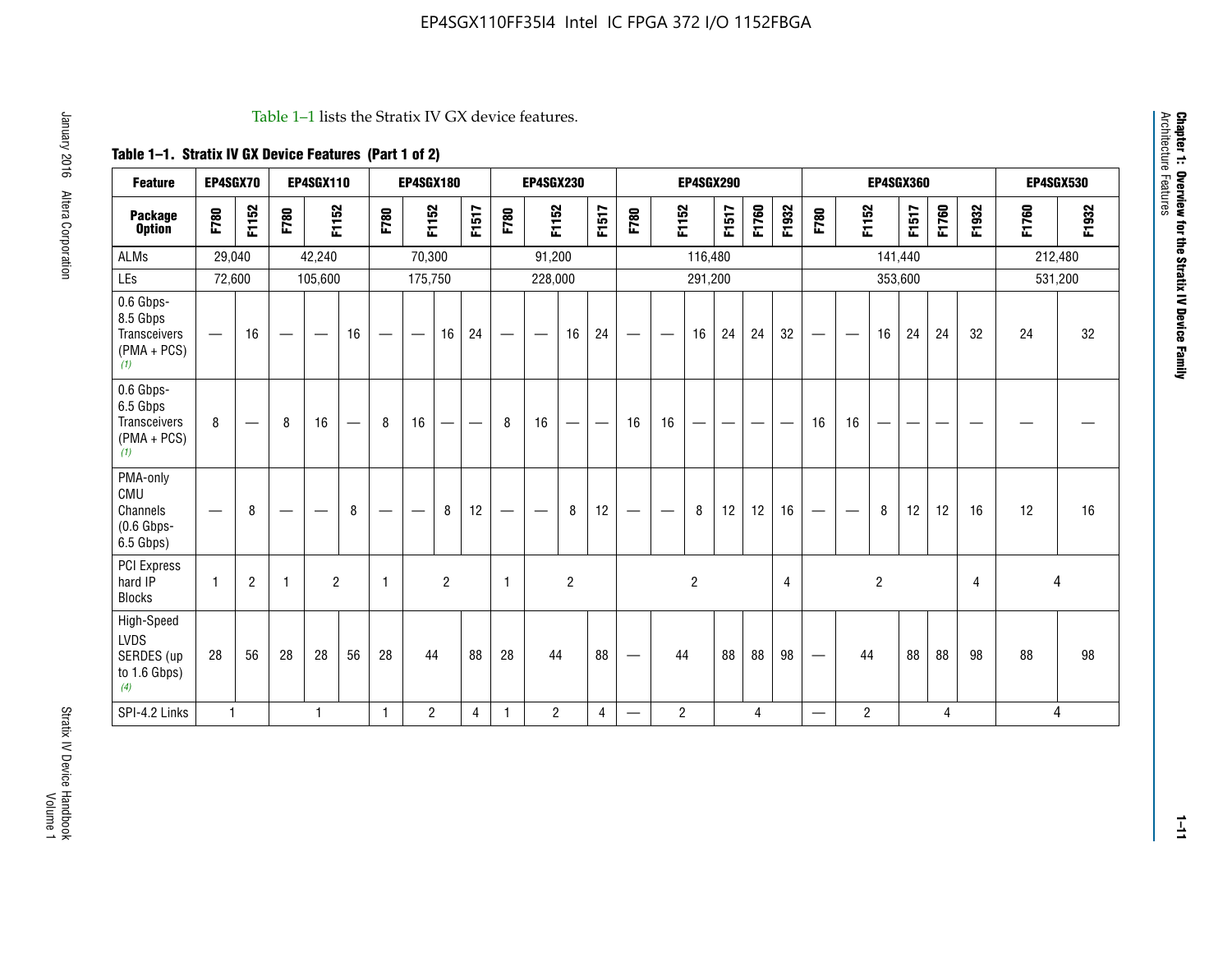**Table 1–1. Stratix IV GX Device Features (Part 2 of 2)**

| <b>Feature</b>                                       | EP4SGX70                |                        |                             | <b>EP4SGX110</b>            |                      |                             | <b>EP4SGX180</b>          |                      |                        |                             | <b>EP4SGX230</b>            |                      |                        |                             |                             | <b>EP4SGX290</b>       |                      |                        |                      |                             |                             |                        | <b>EP4SGX360</b>       |                        |                        | <b>EP4SGX530</b>  |                   |
|------------------------------------------------------|-------------------------|------------------------|-----------------------------|-----------------------------|----------------------|-----------------------------|---------------------------|----------------------|------------------------|-----------------------------|-----------------------------|----------------------|------------------------|-----------------------------|-----------------------------|------------------------|----------------------|------------------------|----------------------|-----------------------------|-----------------------------|------------------------|------------------------|------------------------|------------------------|-------------------|-------------------|
| <b>Package</b><br><b>Option</b>                      | F780                    | F1152                  | F780                        | F1152                       |                      | F780                        | F1152                     |                      | F1517                  | F780                        | F1152                       |                      | F1517                  | F780                        | F1152                       |                        | F1517                | F1760                  | F1932                | F780                        | F1152                       |                        | F1517                  | F1760                  | F1932                  | F1760             | F1932             |
| M9K Blocks<br>(256x)<br>36 bits)                     | 462                     |                        |                             | 660                         |                      |                             | 950                       |                      |                        |                             | 1,235                       |                      |                        |                             |                             | 936                    |                      |                        |                      |                             |                             | 1,248                  |                        |                        |                        | 1,280             |                   |
| M144K<br>Blocks<br>(2048 x<br>72 bits)               | 16                      |                        |                             | 16                          |                      |                             | $20\,$                    |                      |                        |                             | 22                          |                      |                        |                             |                             | 36                     |                      |                        |                      |                             |                             | 48                     |                        |                        |                        | 64                |                   |
| <b>Total Memory</b><br>(MLAB+M9K<br>+M144K) Kb       | 7,370                   |                        |                             | 9,564                       |                      |                             | 13,627                    |                      |                        |                             | 17,133                      |                      |                        |                             | 17,248<br>22,564            |                        |                      |                        | 27,376               |                             |                             |                        |                        |                        |                        |                   |                   |
| Embedded<br><b>Multipliers</b><br>$18 \times 18$ (2) | 384                     |                        |                             | 512                         |                      |                             | 920                       |                      |                        |                             | 1,288                       |                      |                        |                             |                             | 832                    |                      |                        |                      |                             |                             | 1,040                  |                        |                        | 1,02<br>4              | 1,024             |                   |
| PLLs                                                 | 3                       | 4                      | 3                           | 4                           |                      | 3                           | 6                         |                      | 8                      | 3                           | 6                           |                      | 8                      | $\overline{4}$              | 6                           |                        | 8                    | 12                     | 12                   | 4                           | 6                           |                        | 8                      | 12                     | 12                     | 12                | 12                |
| User I/Os $(3)$                                      | 372                     | 488                    | 372                         | 372                         | 48<br>8              | 372                         | 56<br>4                   | 56<br>4              | 74<br>4                | 372                         | 564                         | 56<br>4              | 74<br>$\overline{4}$   | 289                         | 564                         | 56<br>4                | 74<br>4              | 88<br>0                | 92<br>$\mathbf{0}$   | 289                         | 564                         | 56<br>4                | 74<br>4                | 88<br>0                | 920                    | 880               | 920               |
| Speed Grade<br>(fastest to<br>slowest) (5)           | $-2x,$<br>$-3,$<br>$-4$ | $-2,$<br>$-3,$<br>$-4$ | $-2\times$<br>$-3,$<br>$-4$ | $-2\times$<br>$-3,$<br>$-4$ | $-2,$<br>-3,<br>$-4$ | $-2\times$<br>$-3,$<br>$-4$ | $-2$<br>×,<br>$-3,$<br>-4 | $-2$<br>$-3$<br>$-4$ | $-2,$<br>$-3,$<br>$-4$ | $-2\times$<br>$-3,$<br>$-4$ | $-2\times$<br>$-3,$<br>$-4$ | $-2,$<br>-3,<br>$-4$ | $-2,$<br>$-3,$<br>$-4$ | $-2\times$<br>$-3,$<br>$-4$ | $-2\times$<br>$-3,$<br>$-4$ | $-2,$<br>$-3,$<br>$-4$ | $-2,$<br>-3,<br>$-4$ | $-2,$<br>$-3,$<br>$-4$ | $-2,$<br>-3,<br>$-4$ | $-2\times$<br>$-3,$<br>$-4$ | $-2\times$<br>$-3,$<br>$-4$ | $-2,$<br>$-3,$<br>$-4$ | $-2,$<br>$-3,$<br>$-4$ | $-2,$<br>$-3,$<br>$-4$ | $-2,$<br>$-3,$<br>$-4$ | $-2, -3,$<br>$-4$ | $-2, -3,$<br>$-4$ |

#### **Notes to Table 1–1:**

(1) The total number of transceivers is divided equally between the left and right side of each device, except for the devices in the F780 package. These devices have eight transceiver channels located only on the right side of the device.

- (2) Four multiplier adder mode.
- (3) The user I/Os count from pin-out files includes all general purpose I/O, dedicated clock pins, and dual purpose configuration pins. Transceiver pins and dedicated configuration pins are not included in the pin count.
- (4) Total pairs of high-speed LVDS SERDES take the lowest channel count of  $R_X/T_X$ .
- (5) The difference between the Stratix IV GX devices in the –2 and –2x speed grades is the number of available transceiver channels. The –2 device allows you to use the transceiver CMU blocks as transceiver channels. The –2x device does NOT allow you to use the CMU blocks as transceiver channels. In addition to the reduction of available transceiver channels in the Stratix IV GX –2x device, the data rates in the –2x device are limited to 6.5 Gbps.

January 2016 Altera Corporation

Altera Corporation

January 2016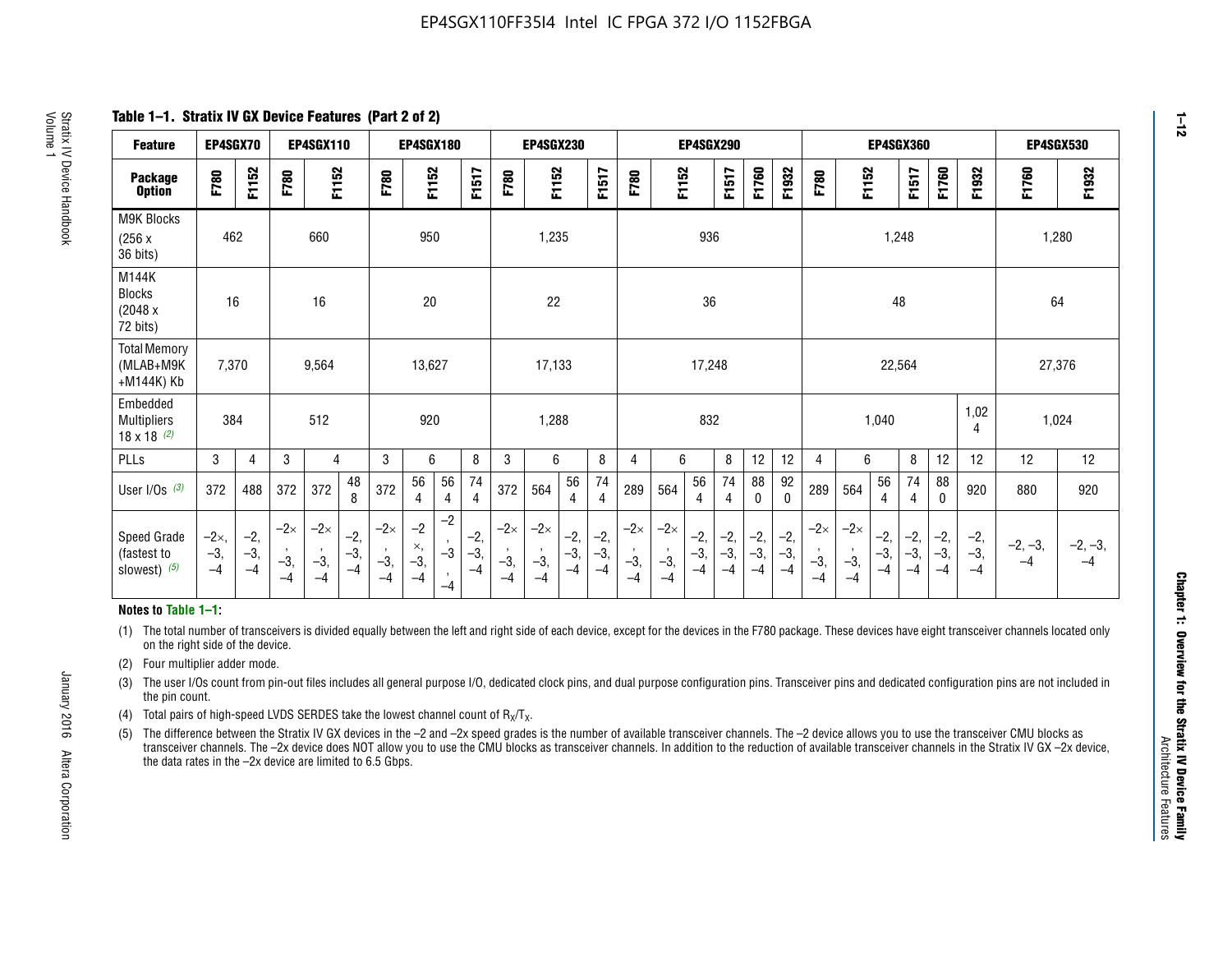Table 1–2 lists the Stratix IV GX device package options.

#### **Table 1–2. Stratix IV GX Device Package Options** *(1)***,** *(2)*

| <b>Device</b> |                  | <b>F780</b><br>(29 mm x 29 mm) $(6)$ | F1152<br>$(35 \, \text{mm} \times 35 \, \text{mm})$<br>(6) |             | <b>F1152</b><br>$(35 \text{ mm} \times 35 \text{ mm})$ $(5)$ , $(7)$ | F1517<br>(40 mm x 40 mm)<br>$(5)$ $(7)$ | <b>F1760</b><br>$(42.5 \text{ mm} \times 42.5 \text{ mm})$<br>Ш | F1932<br>(45 mm x 45 mm)<br>(7) |
|---------------|------------------|--------------------------------------|------------------------------------------------------------|-------------|----------------------------------------------------------------------|-----------------------------------------|-----------------------------------------------------------------|---------------------------------|
| EP4SGX70      | <b>DF29</b>      |                                      |                                                            | <b>HF35</b> |                                                                      |                                         |                                                                 |                                 |
| EP4SGX110     | DF <sub>29</sub> |                                      | FF35                                                       | <b>HF35</b> |                                                                      |                                         |                                                                 |                                 |
| EP4SGX180     | DF29             |                                      | FF35                                                       |             | <b>HF35</b>                                                          | KF40                                    |                                                                 |                                 |
| EP4SGX230     | DF <sub>29</sub> |                                      | FF35                                                       |             | <b>HF35</b>                                                          | KF40                                    |                                                                 |                                 |
| EP4SGX290     |                  | FH29 $(3)$                           | FF35                                                       |             | <b>HF35</b>                                                          | KF40                                    | KF43                                                            | <b>NF45</b>                     |
| EP4SGX360     |                  | FH29 $(3)$                           | FF35                                                       |             | <b>HF35</b>                                                          | KF40                                    | KF43                                                            | <b>NF45</b>                     |
| EP4SGX530     |                  |                                      |                                                            |             | HH35 (4)                                                             | KH40 (4)                                | KF43                                                            | <b>NF45</b>                     |

#### **Notes to Table 1–2:**

(1) Device packages in the same column and marked under the same arrow sign have vertical migration capability.

(2) Use the Pin Migration Viewer in the Pin Planner to verify the pin migration compatibility when migrating devices. For more information, refer to *[I/O Management](http://www.altera.com/literature/hb/qts/qts_qii52013.pdf)* in the *Quartus II Handbook, Volume 2*.

(3) The 780-pin EP4SGX290 and EP4SGX360 devices are available only in 33 mm x 33 mm Hybrid flip chip package.

(4) The 1152-pin and 1517-pin EP4SGX530 devices are available only in 42.5 mm x 42.5 mm Hybrid flip chip packages.

(5) When migrating between hybrid and flip chip packages, there is an additional keep-out area. For more information, refer to the *[Package Information Datasheet for Altera Devices](http://www.altera.com/literature/ds/dspkg.pdf)*.

(6) Devices listed in this column are available in –2x, –3, and –4 speed grades. These devices do not have on-package decoupling capacitors.

(7) Devices listed in this column are available in –2, –3, and –4 speed grades. These devices have on-package decoupling capacitors. For more information about on-package decoupling capacitor value in each device, refer to Table 1–3.

 $\mathbb{L}$ s On-package decoupling reduces the need for on-board or PCB decoupling capacitors by satisfying the transient current requirements at higher frequencies. The *[Power Delivery Network](http://www.altera.com/literature/ug/pdn_tool_stxiv.zip)* design tool for Stratix IV devices accounts for the on-package decoupling and reflects the reduced requirements for PCB decoupling capacitors.

**Chapter 1: Overview for the Stratix IV Device Family**

Chapter 1: Overview for the Stratix IV Device Family<br>Architecture Features

Architecture Features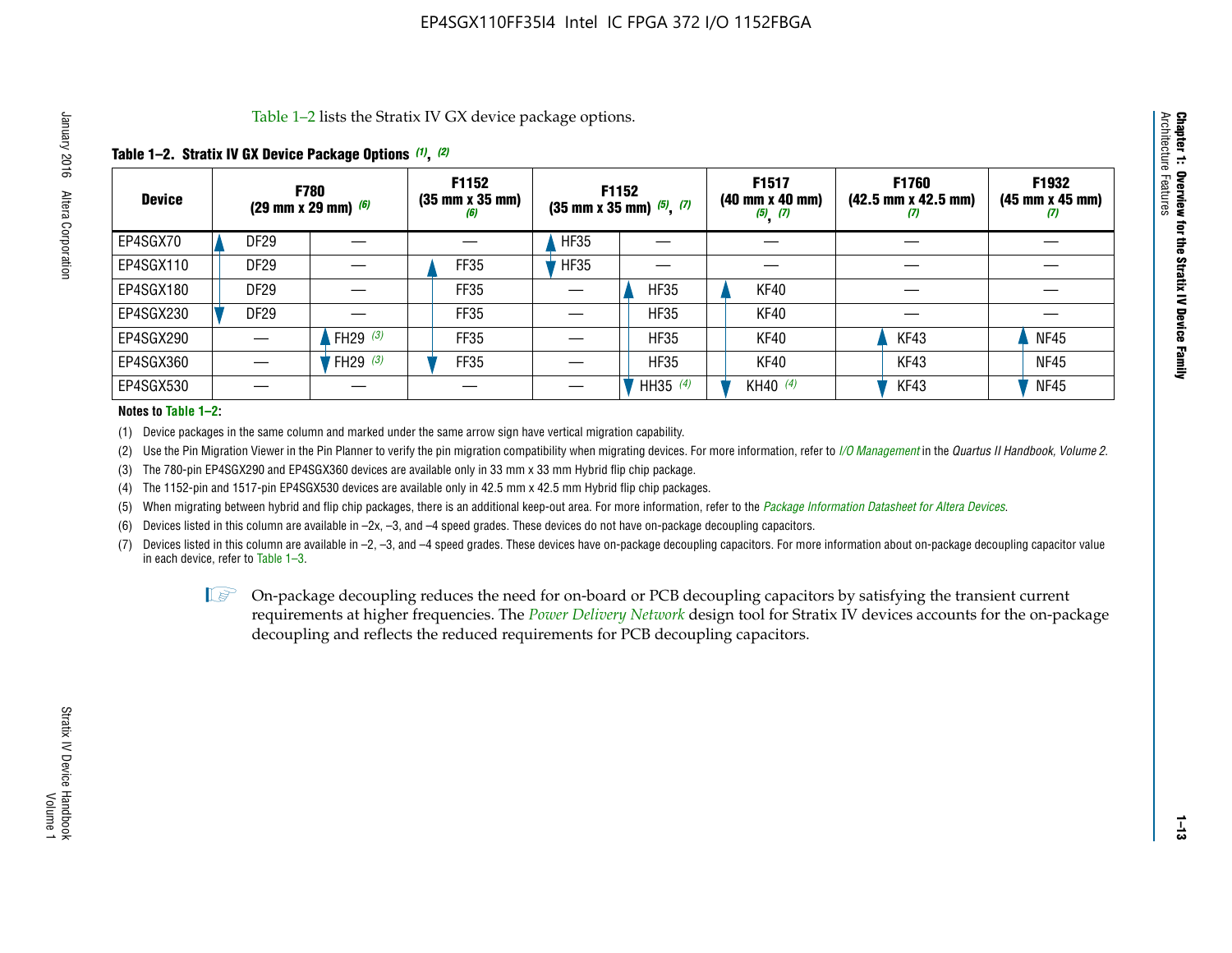| <b>Ordering Information</b> |                     | <b>V<sub>cc</sub></b>               | V <sub>ccio</sub>    | V <sub>CCL GXB</sub>         | V <sub>CCA_L/R</sub> | V <sub>CCT</sub> and V <sub>CCR</sub> (Shared)   |
|-----------------------------|---------------------|-------------------------------------|----------------------|------------------------------|----------------------|--------------------------------------------------|
| EP4SGX70                    | <b>HF35</b>         | $2\times1$ uF + $2\times470$ nF     | 10nF per bank $(2)$  | 100nF per transceiver block  | 100 <sub>n</sub> F   | $1 \times 470$ nF + $1 \times 47$ nF per side    |
| EP4SGX110                   | <b>HF35</b>         | $2\times1$ uF + $2\times470$ nF     | 10nF per bank $(2)$  | 100nF per transceiver block  | 100 <sub>n</sub> F   | $1\times470$ nF + $1\times47$ nF per side        |
| EP4SGX180                   | <b>HF35</b><br>KF40 | $2\times1$ uF + $2\times470$ nF     | 10nF per bank $(2)$  | 100nF per transceiver block  | 100 <sub>n</sub> F   | $1 \times 470$ nF + $1 \times 47$ nF per side    |
| EP4SGX230                   | <b>HF35</b><br>KF40 | $2 \times 1$ uF + $2 \times 470$ nF | 10 nF per bank $(2)$ | 100 nF per transceiver block | 100 nF               | $1 \times 470$ nF + $1 \times 47$ nF<br>per side |
|                             | <b>HF35</b><br>KF40 |                                     |                      |                              |                      | $1 \times 470$ nF + $1 \times 47$ nF             |
| EP4SGX290                   | KF43<br><b>NF45</b> | $4 \times 1$ uF + $4 \times 470$ nF | 10 nF per bank $(2)$ | 100 nF per transceiver block | 100nF                | per side                                         |
|                             | <b>HF35</b><br>KF40 |                                     |                      |                              |                      | $1 \times 470$ nF + $1 \times 47$ nF             |
| EP4SGX360                   | KF43<br><b>NF45</b> | $4 \times 1$ uF + $4 \times 470$ nF | 10 nF per bank $(2)$ | 100 nF per transceiver block | 100 nF               | per side                                         |
|                             | <b>HH35</b>         |                                     |                      |                              |                      |                                                  |
| EP4SGX530                   | <b>KH40</b><br>KF43 | $4 \times 1$ uF + $4 \times 470$ nF | 10 nF per bank $(2)$ | 100 nF per transceiver block | 100 nF               | $1 \times 470$ nF + $1 \times 47$ nF<br>per side |
|                             | <b>NF45</b>         |                                     |                      |                              |                      |                                                  |

**Notes to Table 1–3:**

(1) Table 1-3 refers to production devices on-package decoupling. For more information about decoupling design of engineering sample (ES) devices, contact [Altera Technical Support](http://mysupport.altera.com/eservice/login.asp).

(2) For I/O banks  $3(*)$ ,  $4(*)$ ,  $7(*)$ , and  $8(*)$  only. There is no OPD for I/O bank  $1(*)$ ,  $2(*)$ ,  $5(*)$ , and  $6(*)$ .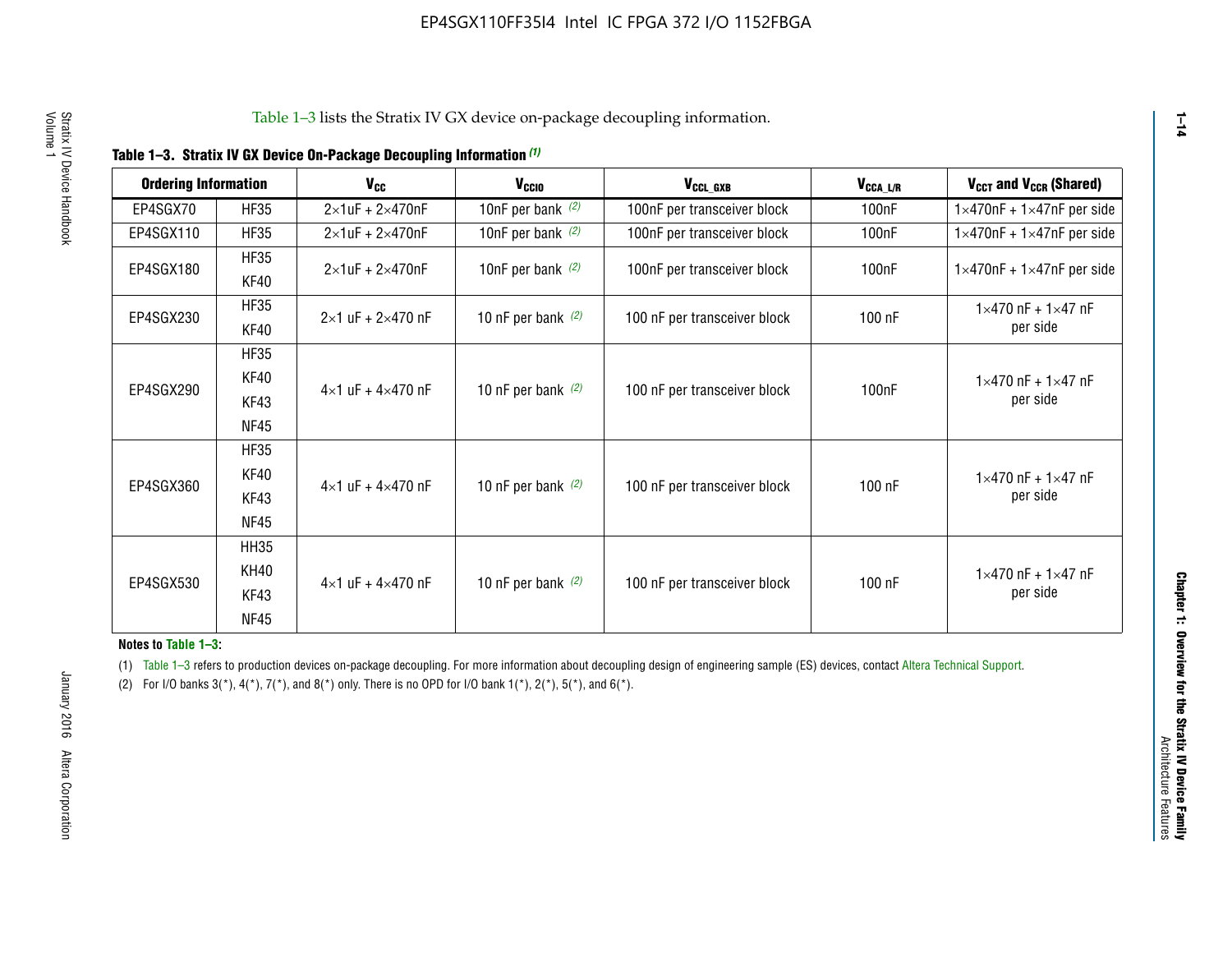#### Table 1–4 lists the Stratix IV E device features.

#### **Table 1–4. Stratix IV E Device Features**

| <b>Feature</b>                                      | <b>EP4SE230</b> |     | <b>EP4SE360</b>                          |              | <b>EP4SE530</b> |              |          | <b>EP4SE820</b> |            |
|-----------------------------------------------------|-----------------|-----|------------------------------------------|--------------|-----------------|--------------|----------|-----------------|------------|
| Package Pin Count                                   | 780             | 780 | 1152                                     | 1152         | 1517            | 1760         | 1152     | 1517            | 1760       |
| ALMs                                                | 91,200          |     | 141,440                                  |              | 212,480         |              |          | 325,220         |            |
| LEs                                                 | 228,000         |     | 353,600                                  |              | 531,200         |              |          | 813,050         |            |
| High-Speed LVDS<br>SERDES (up to<br>1.6 Gbps) $(1)$ | 56              | 56  | 88                                       | 88           | 112             | 112          | 88       | 112             | 132        |
| SPI-4.2 Links                                       | 3               | 3   | 4                                        | 4            |                 | 6            | 4        | 6               | 6          |
| <b>M9K Blocks</b><br>(256 x 36 bits)                | 1,235           |     | 1,248                                    |              | 1,280           |              |          | 1610            |            |
| M144K Blocks<br>(2048 x 72 bits)                    | 22              |     | 48                                       |              | 64              |              |          | 60              |            |
| <b>Total Memory</b><br>$(MLAB+M9K+$<br>M144K) Kb    | 17,133          |     | 22,564                                   |              | 27,376          |              |          | 33,294          |            |
| <b>Embedded Multipliers</b><br>$(18 \times 18)$ (2) | 1,288           |     | 1,040                                    |              | 1,024           |              |          | 960             |            |
| PLLs                                                | 4               | 4   | 8                                        | 8            | 12              | 12           | 8        | 12              | 12         |
| User I/Os $(3)$                                     | 488             | 488 | 744                                      | 744          | 976             | 976          | 744(4)   | 976 (4)         | 1120 $(4)$ |
| Speed Grade<br>(fastest to slowest)                 |                 |     | $-2, -3, -4$ $ -2, -3, -4$ $ -2, -3, -4$ | $-2, -3, -4$ | $-2, -3, -4$    | $-2, -3, -4$ | $-3, -4$ | $-3, -4$        | $-3, -4$   |

#### **Notes to Table 1–4:**

(1) The user I/O count from the pin-out files include all general purpose I/Os, dedicated clock pins, and dual purpose configuration pins. Transceiver pins and dedicated configuration pins are not included in the pin count.

(2) Four multiplier adder mode.

(3) Total pairs of high-speed LVDS SERDES take the lowest channel count of  $R_X/T_X$ .

(4) This data is preliminary.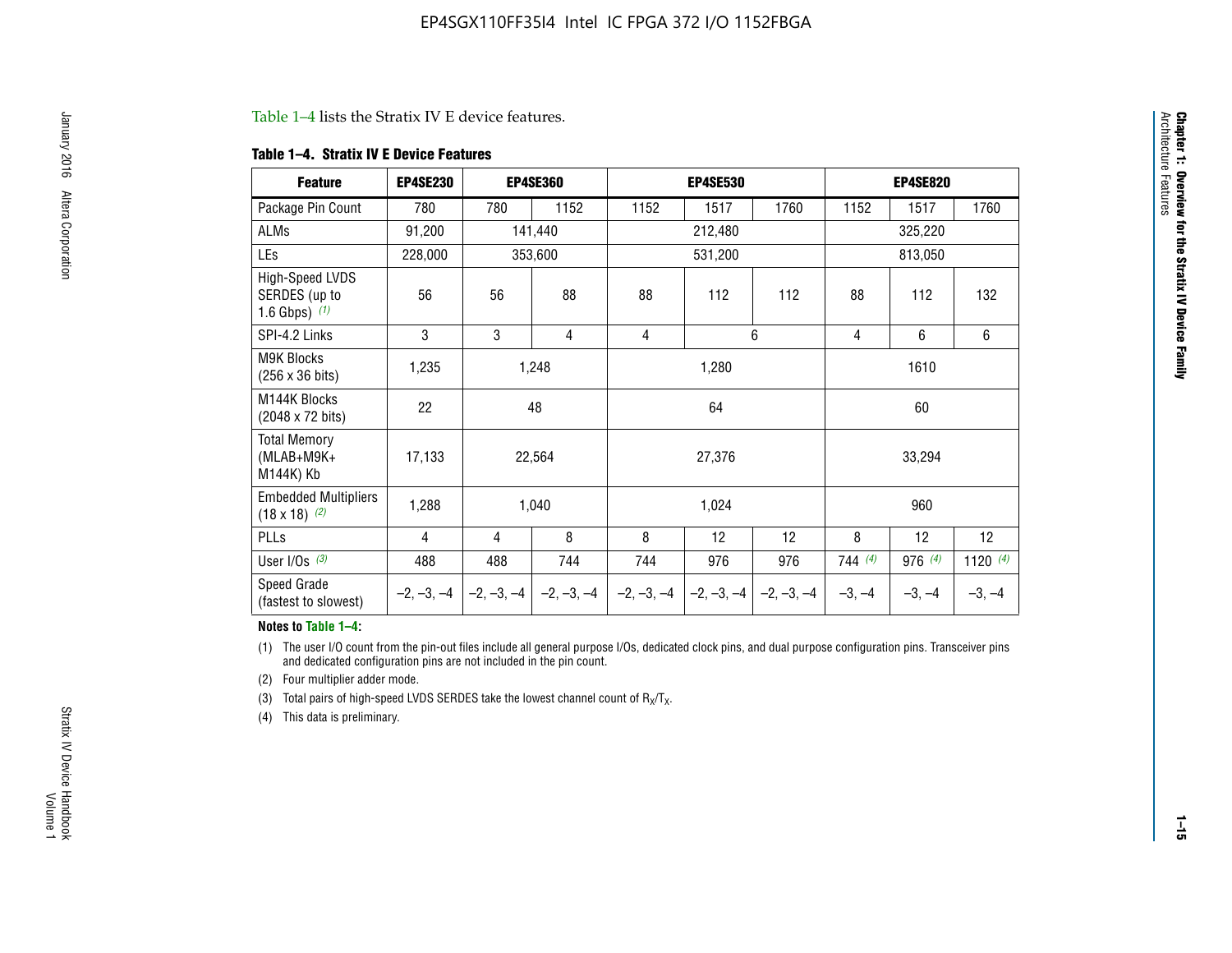Table 1–5 summarizes the Stratix IV E device package options.

| <b>Device</b> | <b>F780</b><br>$(29 \text{ mm} \times 29 \text{ mm})$ $(5)$ , $(6)$ | F1152<br>$(35 \text{ mm} \times 35 \text{ mm})$ $(5)$ $(7)$ | F <sub>1517</sub><br>$(40 \text{ mm} \times 40 \text{ mm})$ (7) | <b>F1760</b><br>$(42.5$ mm x 42.5 mm) $(7)$ |
|---------------|---------------------------------------------------------------------|-------------------------------------------------------------|-----------------------------------------------------------------|---------------------------------------------|
| EP4SE230      | F <sub>29</sub>                                                     |                                                             |                                                                 |                                             |
| EP4SE360      | H29 $(3)$                                                           | F35                                                         |                                                                 |                                             |
| EP4SE530      |                                                                     | H35 $(4)$                                                   | H40 $(4)$                                                       | F43                                         |
| EP4SE820      |                                                                     | H35 $(4)$                                                   | H40 $(4)$                                                       | F43                                         |

**Table 1–5. Stratix IV E Device Package Options** *(1)***,** *(2)*

#### **Notes to Table 1–5:**

(1) Device packages in the same column and marked under the same arrow sign have vertical migration capability.

(2) Use the Pin Migration Viewer in the Pin Planner to verify the pin migration compatibility when migrating devices. For more information, refer to *[I/O Management](http://www.altera.com/literature/hb/qts/qts_qii52013.pdf)* in the *Quartus II Handbook, Volume 2*.

(3) The 780-pin EP4SE360 device is available only in the 33 mm x 33 mm Hybrid flip chip package.

(4) The 1152-pin and 1517-pin for EP4SE530 and EP4SE820 devices are available only in the 42.5 mm x 42.5 mm Hybrid flip chip package.

(5) When migrating between hybrid and flip chip packages, there is an additional keep-out area. For more information, refer to the *[Package](http://www.altera.com/literature/ds/dspkg.pdf)  [Information Datasheet for Altera Devices](http://www.altera.com/literature/ds/dspkg.pdf)*.

(6) Devices listed in this column do not have on-package decoupling capacitors.

(7) Devices listed in this column have on-package decoupling capacitors. For more information about on-package decoupling capacitor value for each device, refer to Table 1–6.

Table 1–6 lists the Stratix IV E on-package decoupling information.

| Table 1–6. Stratix IV E Device On-Package Decoupling Information (1) |  |  |  |  |
|----------------------------------------------------------------------|--|--|--|--|
|----------------------------------------------------------------------|--|--|--|--|

|          | <b>Ordering Information</b> | V <sub>cc</sub>                     | <b>V<sub>CCIO</sub></b> |
|----------|-----------------------------|-------------------------------------|-------------------------|
| EP4SE360 | F35                         | $4 \times 1$ uF + $4 \times 470$ nF | 10 nF per bank          |
|          | H <sub>35</sub>             |                                     |                         |
| EP4SE530 | H40                         | $4 \times 1$ uF + $4 \times 470$ nF | 10 nF per bank          |
|          | F43                         |                                     |                         |
|          | H <sub>35</sub>             |                                     |                         |
| EP4SE820 | H40                         | $4 \times 1$ uF + $4 \times 470$ nF | 10 nF per bank          |
|          | F43                         |                                     |                         |

**Note to Table 1–6:**

(1) Table 1–6 refers to production devices on-package decoupling. For more information about decoupling design of engineering sample (ES) devices, contact [Altera Technical Support](http://mysupport.altera.com/eservice/login.asp).

Table 1–7 lists the Stratix IV GT device features.

| <b>Feature</b>                       | <b>EP4S40G2</b> | <b>EP4S40G5</b> | <b>EP4S100G2</b> | <b>EP4S100G3</b> | <b>EP4S100G4</b> |         | <b>EP4S100G5</b> |
|--------------------------------------|-----------------|-----------------|------------------|------------------|------------------|---------|------------------|
| Package Pin Count                    | 1517            | 1517            | 1517             | 1932             | 1932             | 1517    | 1932             |
| <b>ALMs</b>                          | 91,200          | 212,480         | 91,200           | 116,480          | 141,440          | 212.480 |                  |
| LEs                                  | 228,000         | 531,200         | 228,000          | 291,200          | 353,600          |         | 531,200          |
| <b>Total Transceiver</b><br>Channels | 36              | 36              | 36               | 48               | 48               | 36      | 48               |

**Table 1–7. Stratix IV GT Device Features (Part 1 of 2)**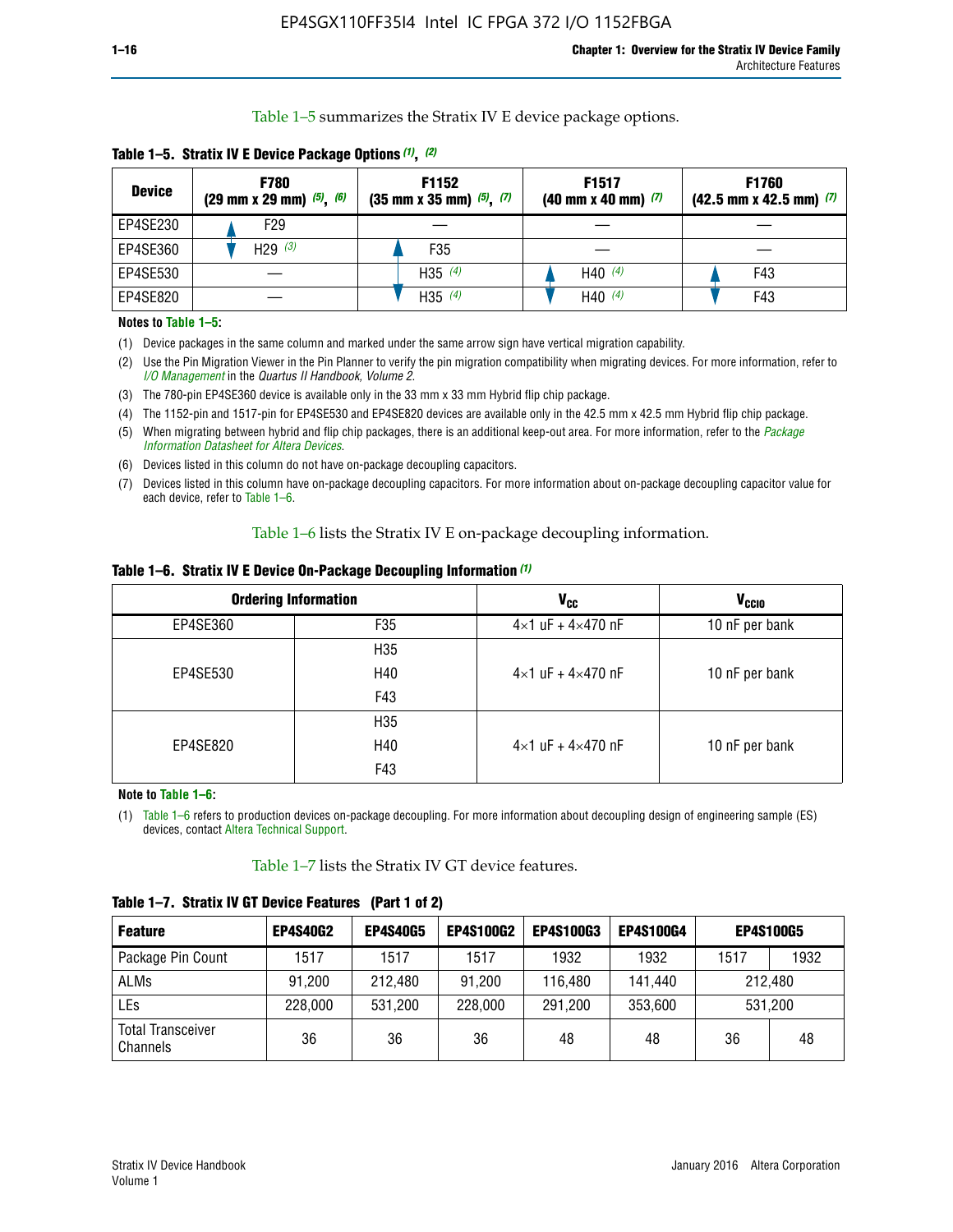#### **Table 1–7. Stratix IV GT Device Features (Part 2 of 2)**

| <b>Feature</b>                                                               | <b>EP4S40G2</b> | <b>EP4S40G5</b> | <b>EP4S100G2</b> | <b>EP4S100G3</b> | EP4S100G4      |                           | <b>EP4S100G5</b> |
|------------------------------------------------------------------------------|-----------------|-----------------|------------------|------------------|----------------|---------------------------|------------------|
| 10G Transceiver<br>Channels<br>(600 Mbps - 11.3 Gbps<br>with $PMA + PCS$ )   | 12              | 12              | 24               | 24               | 24             | 24                        | 32               |
| 8G Transceiver<br>Channels<br>(600 Mbps - 8.5 Gbps)<br>with PMA + PCS) $(1)$ | 12              | 12              | $\pmb{0}$        | 8                | 8              | $\mathbf 0$               | $\mathbf 0$      |
| PMA-only CMU<br>Channels<br>(600 Mbps- 6.5 Gbps)                             | 12              | 12              | 12               | 16               | 16             | 12                        | 16               |
| PCIe hard IP Blocks                                                          | $\overline{2}$  | $\overline{2}$  | $\overline{2}$   | $\overline{4}$   | $\overline{4}$ | $\overline{2}$            | $\overline{4}$   |
| <b>High-Speed LVDS</b><br><b>SERDES</b><br>(up to 1.6 Gbps) $(2)$            | 46              | 46              | 46               | 47               | 47             | 46                        | 47               |
| SP1-4.2 Links                                                                | $\overline{2}$  | $\overline{2}$  | $\overline{2}$   | $\overline{2}$   | $\overline{2}$ | $\overline{2}$            | $\overline{2}$   |
| <b>M9K Blocks</b><br>(256 x 36 bits)                                         | 1,235           | 1,280           | 1,235            | 936              | 1,248          |                           | 1,280            |
| M144K Blocks<br>(2048 x 72 bits)                                             | 22              | 64              | 22               | 36               | 48             |                           | 64               |
| Total Memory (MLAB +<br>M9K + M144K) Kb                                      | 17,133          | 27,376          | 17,133           | 17,248           | 22,564         |                           | 27,376           |
| <b>Embedded Multipliers</b><br>$18 \times 18^{(3)}$                          | 1,288           | 1,024           | 1,288            | 832              | 1,024          |                           | 1,024            |
| PLLs                                                                         | 8               | 8               | 8                | 12               | 12             | 8                         | 12               |
| User I/Os $(4)$ , $(5)$                                                      | 654             | 654             | 654              | 781              | 781            | 654                       | 781              |
| Speed Grade<br>(fastest to slowest)                                          | $-1, -2, -3$    | $-1, -2, -3$    | $-1, -2, -3$     | $-1, -2, -3$     | $-1, -2, -3$   | $-1, -2, -3$ $-1, -2, -3$ |                  |

**Notes to Table 1–7:**

(1) You can configure all 10G transceiver channels as 8G transceiver channels. For example, the EP4S40G2F40 device has twenty-four 8G transceiver channels and the EP4S100G5F45 device has thirty-two 8G transceiver channels.

(2) Total pairs of high-speed LVDS SERDES take the lowest channel count of  $R_X/T_X$ .

(3) Four multiplier adder mode.

(4) The user I/O count from the pin-out files include all general purpose I/Os, dedicated clock pins, and dual purpose configuration pins. Transceiver pins and dedicated configuration pins are not included in the pin count.

(5) This data is preliminary.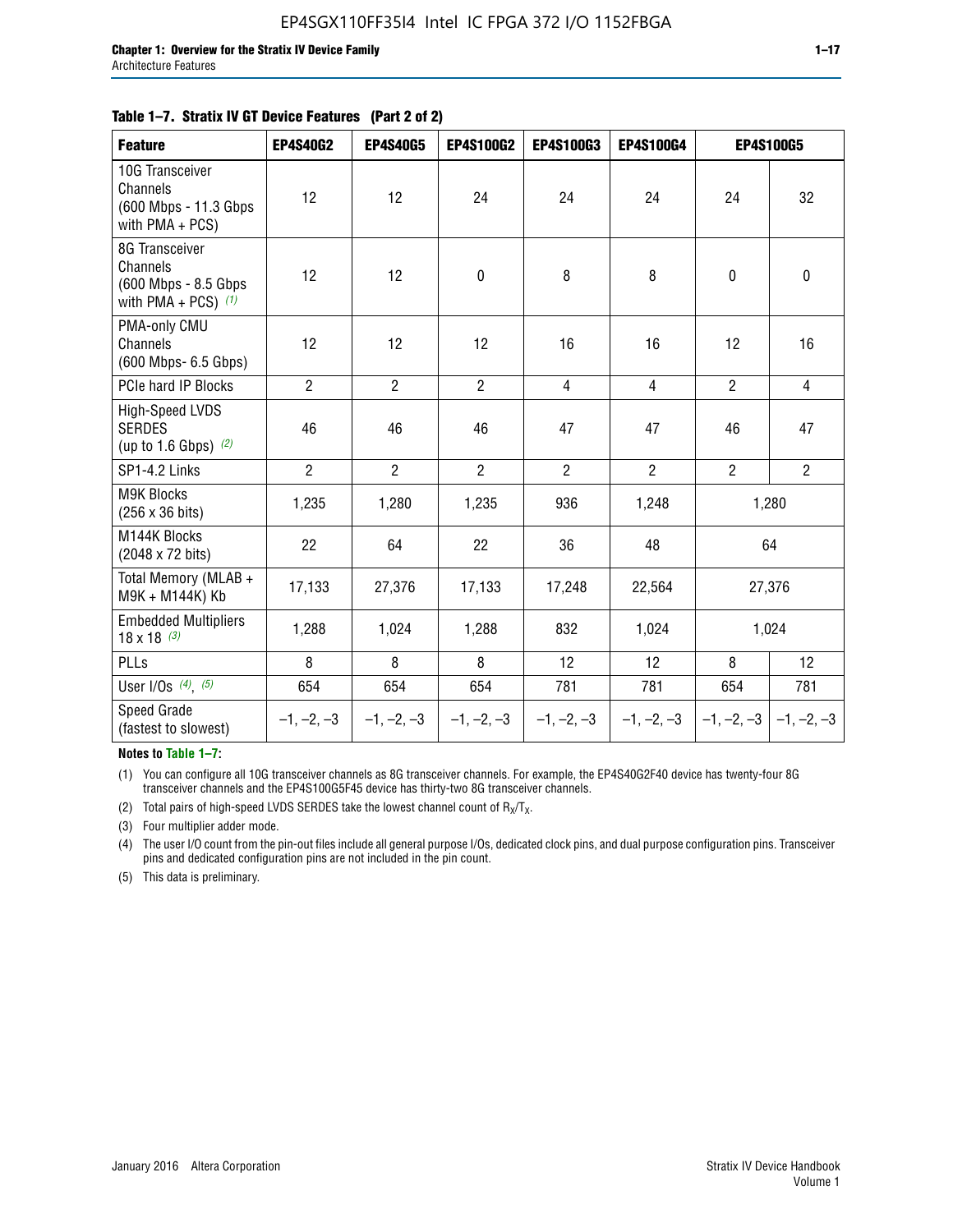Table 1–8 lists the resource counts for the Stratix IV GT devices.

| <b>Device</b>                      | <b>1517 Pin</b><br><b>1932 Pin</b><br>$(40 \text{ mm} \times 40 \text{ mm})$ $(3)$<br>(45 mm x 45 mm) |     |  |
|------------------------------------|-------------------------------------------------------------------------------------------------------|-----|--|
| <b>Stratix IV GT 40 G Devices</b>  |                                                                                                       |     |  |
| EP4S40G2                           | F40                                                                                                   |     |  |
| EP4S40G5                           | H40 $(4)$ , $(5)$                                                                                     |     |  |
| <b>Stratix IV GT 100 G Devices</b> |                                                                                                       |     |  |
| EP4S100G2                          | F40                                                                                                   |     |  |
| EP4S100G3                          |                                                                                                       | F45 |  |
| EP4S100G4                          |                                                                                                       | F45 |  |
| EP4S100G5                          | (5)<br>$(4)$ ,<br>H40                                                                                 | F45 |  |

#### **Notes to Table 1–8:**

(1) This table represents pin compatability; however, it does not include hard IP block placement compatability.

- (2) Devices under the same arrow sign have vertical migration capability.
- (3) When migrating between hybrid and flip chip packages, there is an additional keep-out area. For more information, refer to the *[Altera Device Package Information Data Sheet](http://www.altera.com/literature/ds/dspkg.pdf)*.
- (4) EP4S40G5 and EP4S100G5 devices with 1517 pin-count are only available in 42.5-mm x 42.5-mm Hybrid flip chip packages.
- (5) If you are using the hard IP block, migration is not possible.

Table 1–9 lists the Stratix IV GT on-package decoupling information.

**Table 1–9. Stratix IV GT Device On-Package Decoupling Information** *(1)*

| <b>Ordering</b><br><b>Information</b> | Vcc                                 | <b>V<sub>CCIO</sub></b> | V <sub>CCL GXB</sub>            | V <sub>CCA L/R</sub> | V <sub>CCT L/R</sub> | V <sub>CCR_L/R</sub> |
|---------------------------------------|-------------------------------------|-------------------------|---------------------------------|----------------------|----------------------|----------------------|
| EP4S40G2F40                           | $2 \times 1$ uF + $2 \times 470$ nF | 10 nF per bank $(2)$    | 100 nF per<br>transceiver block | $100$ nF             | $100$ nF             | 100 nF               |
| EP4S100G2F40                          |                                     |                         |                                 |                      |                      |                      |
| EP4S100G3F45                          |                                     | 10 nF per bank $(2)$    | 100 nF per<br>transceiver block | $100$ nF             | $100$ nF             | $100$ nF             |
| EP4S100G4F45                          |                                     |                         |                                 |                      |                      |                      |
| EP4S40G5H40                           | $4\times1$ uF + $4\times470$ nF     |                         |                                 |                      |                      |                      |
| EP4S100G5H40                          |                                     |                         |                                 |                      |                      |                      |
| EP4S100G5F45                          |                                     |                         |                                 |                      |                      |                      |

**Notes to Table 1–9:**

(1) Table 1–9 refers to production devices on-package decoupling. For more information about decoupling design of engineering sample (ES) devices, contact [Altera Technical Support](http://mysupport.altera.com/eservice/login.asp).

(2) For I/O banks  $3(*)$ ,  $4(*)$ ,  $7(*)$ , and  $8(*)$  only. There is no OPD for I/O bank  $1(*)$ ,  $2(*)$ ,  $5(*)$ , and  $6(*)$ .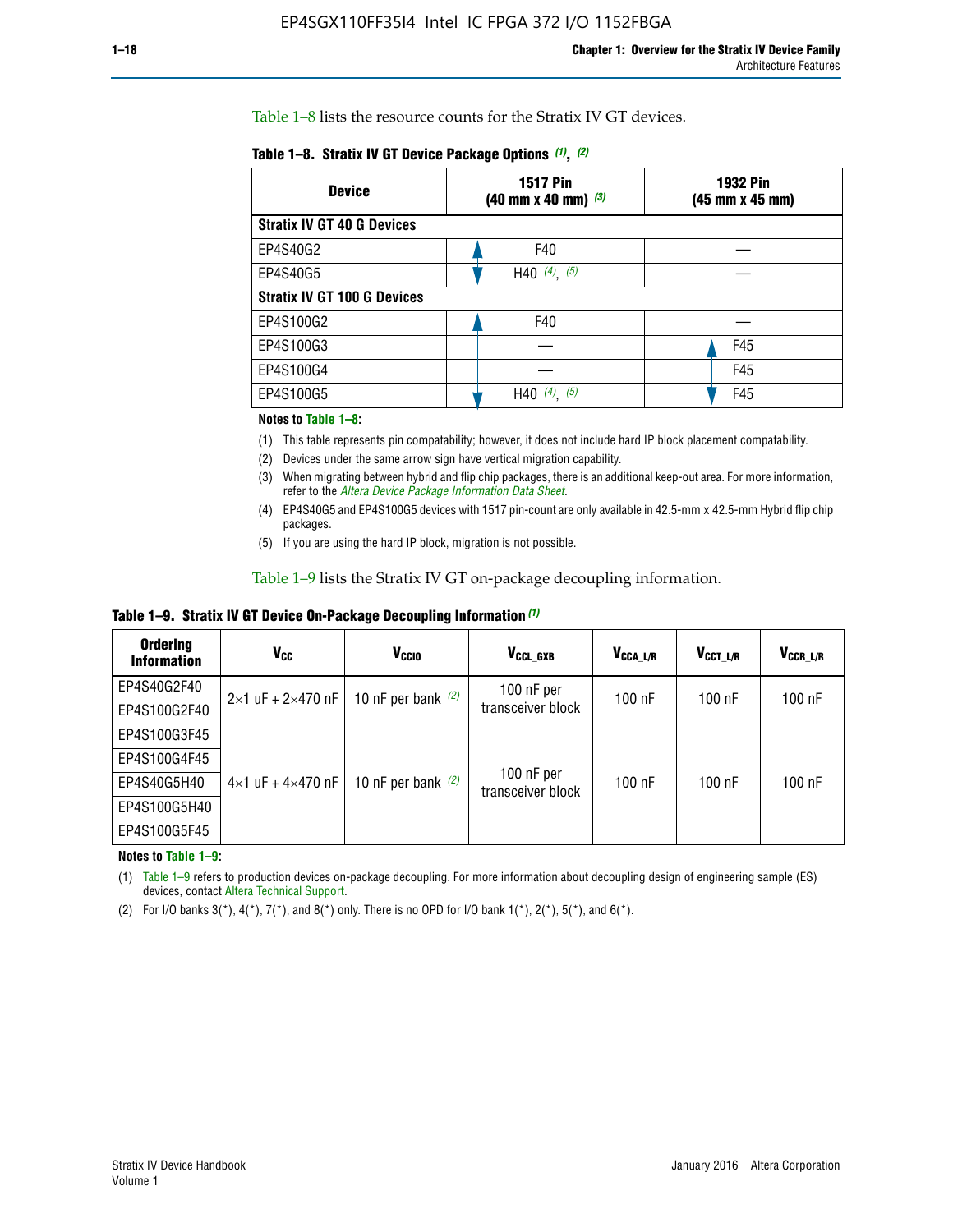# **Integrated Software Platform**

The Quartus II software provides an integrated environment for HDL and schematic design entry, compilation and logic synthesis, full simulation and advanced timing analysis, SignalTap II Logic Analyzer, and device configuration of Stratix IV designs. The Quartus II software provides the MegaWizard<sup> $M$ </sup> Plug-In Manager user interface to generate different functional blocks, such as memory, PLL, and digital signal processing logic. For transceivers, the Quartus II software provides the ALTGX MegaWizard Plug-In Manager interface that guides you through configuration of the transceiver based on your application requirements.

The Stratix IV GX and GT transceivers allow you to implement low-power and reliable high-speed serial interface applications with its fully reconfigurable hardware, optimal signal integrity, and integrated Quartus II software platform.

For more information about the QuarJanuary2016tus II software features, refer to the *[Quartus II Handbook](http://www.altera.com/literature/lit-qts.jsp)*.

# **Ordering Information**

This section describes the Stratix IV E, GT, and GX devices ordering information. Figure 1–4 shows the ordering codes for Stratix IV GX and E devices.



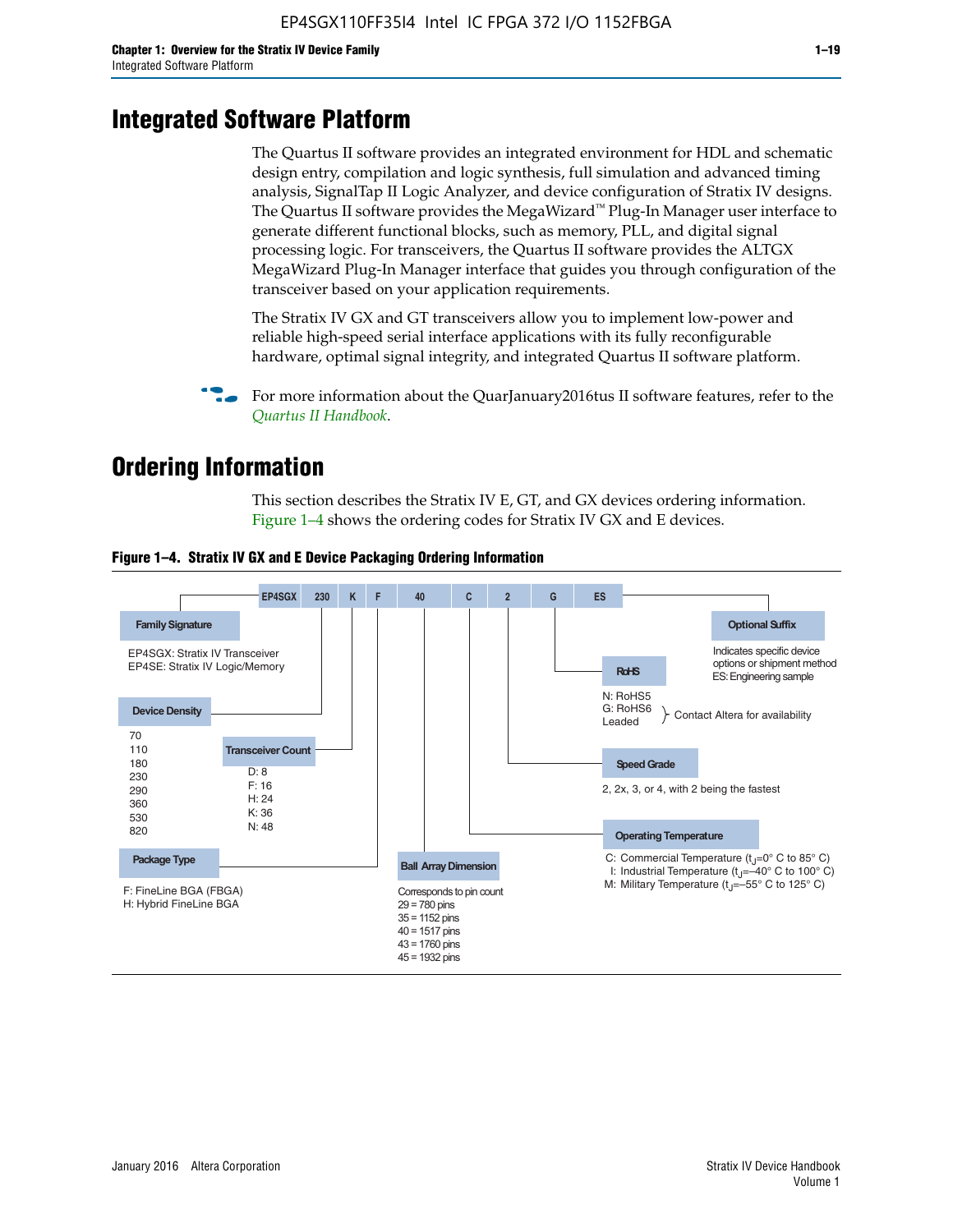Figure 1–5 shows the ordering codes for Stratix IV GT devices.





# **Document Revision History**

Table 1–10 lists the revision history for this chapter.

|  | Table 1–10. Document Revision History (Part 1 of 2) |  |  |
|--|-----------------------------------------------------|--|--|
|--|-----------------------------------------------------|--|--|

| <b>Date</b>       | <b>Version</b> | <b>Changes</b>                                              |
|-------------------|----------------|-------------------------------------------------------------|
| January 2016      | 3.5            | ■ Updated Figure $1-4$ with new RoHS information            |
| September 2012    | 3.4            | ■ Updated Table 1–1 to close FB $#30986$ .                  |
|                   |                | Updated Table $1-2$ and Table $1-5$ to close FB $\#31127$ . |
| June 2011         | 3.3            | $\blacksquare$ Added military temperature to Figure 1–4.    |
| February 2011     | 3.2            | ■ Updated Table 1–7 and Table 1–8.                          |
|                   |                | • Applied new template.                                     |
|                   |                | Minor text edits.                                           |
| <b>March 2010</b> | 3.1            | ■ Updated Table 1–1, Table 1–2, and Table 1–7.              |
|                   |                | ■ Updated Figure $1-3$ .                                    |
|                   |                | Updated the "Stratix IV GT Devices" section.                |
|                   |                | Added two new references to the Introduction section.       |
|                   |                | Minor text edits.                                           |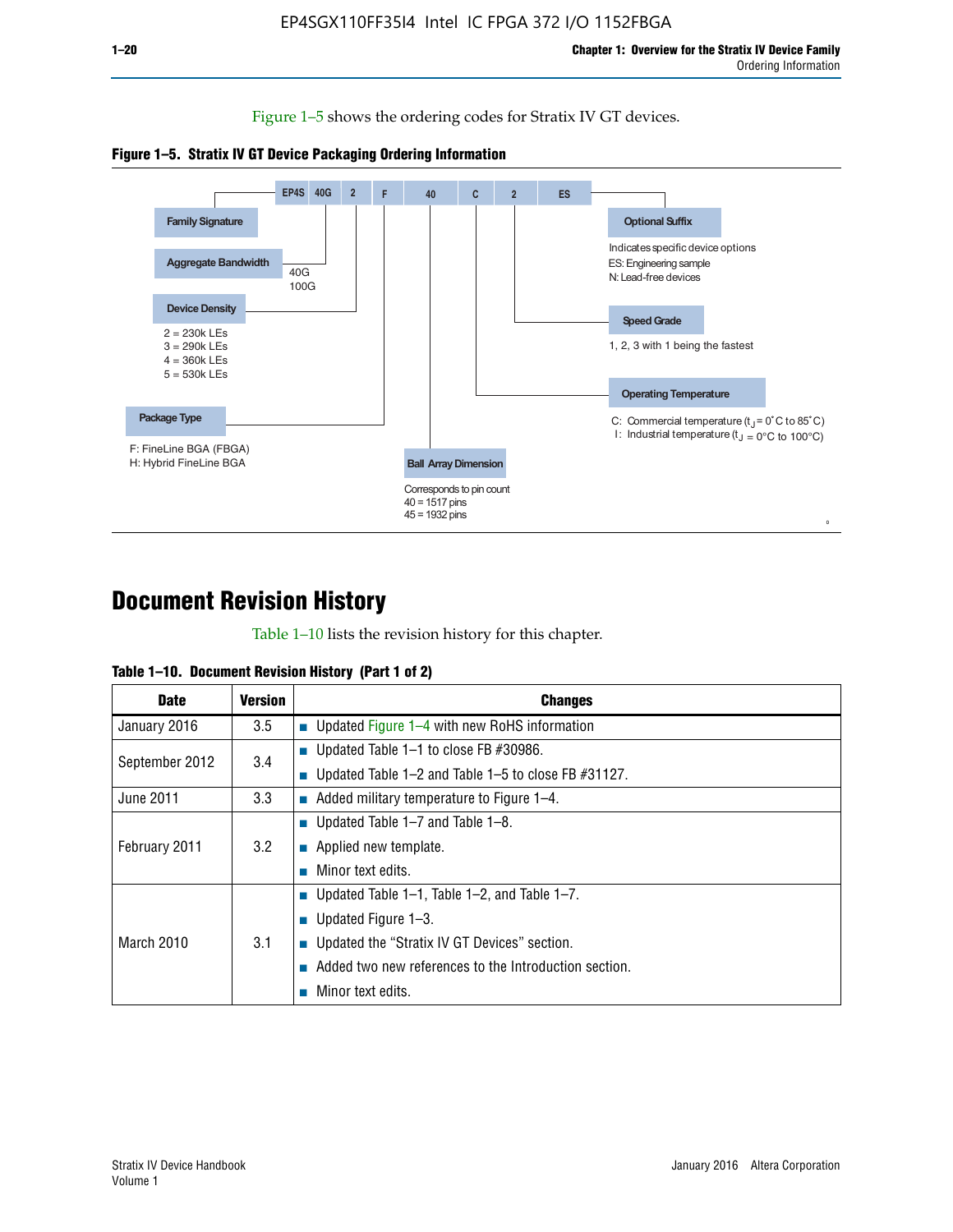#### **Table 1–10. Document Revision History (Part 2 of 2)**

| <b>Date</b>      | <b>Version</b> | <b>Changes</b>                                                                                                                                                                                                                                                                    |  |
|------------------|----------------|-----------------------------------------------------------------------------------------------------------------------------------------------------------------------------------------------------------------------------------------------------------------------------------|--|
| November 2009    | 3.0            | ■ Updated the "Stratix IV Device Family Overview", "Feature Summary", "Stratix IV GT<br>Devices", "High-Speed Transceiver Features", "FPGA Fabric and I/O Features", "Highest<br>Aggregate Data Bandwidth", "System Integration", and "Integrated Software Platform"<br>sections. |  |
|                  |                | $\blacksquare$ Added Table 1-3, Table 1-6, and Table 1-9.                                                                                                                                                                                                                         |  |
|                  |                | $\blacksquare$ Updated Table 1-1, Table 1-2, Table 1-4, Table 1-5, Table 1-7, and Table 1-8.                                                                                                                                                                                      |  |
|                  |                | ■ Updated Figure 1–3, Figure 1–4, and Figure 1–5.                                                                                                                                                                                                                                 |  |
|                  |                | $\blacksquare$ Minor text edits.                                                                                                                                                                                                                                                  |  |
| <b>June 2009</b> | 2.4            | $\blacksquare$ Updated Table 1-1.                                                                                                                                                                                                                                                 |  |
|                  |                | Minor text edits.                                                                                                                                                                                                                                                                 |  |
|                  |                | $\blacksquare$ Added Table 1–5, Table 1–6, and Figure 1–3.                                                                                                                                                                                                                        |  |
|                  |                | $\blacksquare$ Updated Figure 1-5.                                                                                                                                                                                                                                                |  |
| April 2009       | 2.3            | Updated Table $1-1$ , Table $1-2$ , Table $1-3$ , and Table $1-4$ .                                                                                                                                                                                                               |  |
|                  |                | ■ Updated "Introduction", "Feature Summary", "Stratix IV GX Devices", "Stratix IV GT<br>Devices", "Architecture Features", and "FPGA Fabric and I/O Features"                                                                                                                     |  |
|                  | 2.2            | ■ Updated "Feature Summary", "Stratix IV GX Devices", "Stratix IV E Device", "Stratix IV<br>GT Devices", "Signal Integrity"                                                                                                                                                       |  |
| March 2009       |                | Removed Tables 1-5 and 1-6                                                                                                                                                                                                                                                        |  |
|                  |                | Updated Figure 1-4                                                                                                                                                                                                                                                                |  |
|                  |                | ■ Updated "Introduction", "Feature Summary", "Stratix IV Device Diagnostic Features",<br>"Signal Integrity", "Clock Networks", "High-Speed Differential I/O with DPA and Soft-<br>CDR", "System Integration", and "Ordering Information" sections.                                |  |
|                  |                | Added "Stratix IV GT 100G Devices" and "Stratix IV GT 100G Transceiver Bandwidth"<br>sections.                                                                                                                                                                                    |  |
| March 2009       | 2.1            | <b>Updated Table 1–1, Table 1–2, Table 1–3, and Table 1–4.</b>                                                                                                                                                                                                                    |  |
|                  |                | $\blacksquare$ Added Table 1-5 and Table 1-6.                                                                                                                                                                                                                                     |  |
|                  |                | ■ Updated Figure $1-3$ and Figure $1-4$ .                                                                                                                                                                                                                                         |  |
|                  |                | $\blacksquare$ Added Figure 1-5.                                                                                                                                                                                                                                                  |  |
|                  |                | Removed "Referenced Documents" section.                                                                                                                                                                                                                                           |  |
|                  | 2.0            | Updated "Feature Summary" on page 1-1.                                                                                                                                                                                                                                            |  |
| November 2008    |                | ■ Updated "Stratix IV Device Diagnostic Features" on page 1-7.                                                                                                                                                                                                                    |  |
|                  |                | Updated "FPGA Fabric and I/O Features" on page 1-8.                                                                                                                                                                                                                               |  |
|                  |                | $\blacksquare$ Updated Table 1-1.                                                                                                                                                                                                                                                 |  |
|                  |                | Updated Table 1-2.                                                                                                                                                                                                                                                                |  |
|                  |                | Updated "Table 1-5 shows the total number of transceivers available in the Stratix IV GT<br>Device." on page 1-15.                                                                                                                                                                |  |
| <b>July 2008</b> | 1.1            | Revised "Introduction".                                                                                                                                                                                                                                                           |  |
| May 2008         | 1.0            | Initial release.                                                                                                                                                                                                                                                                  |  |